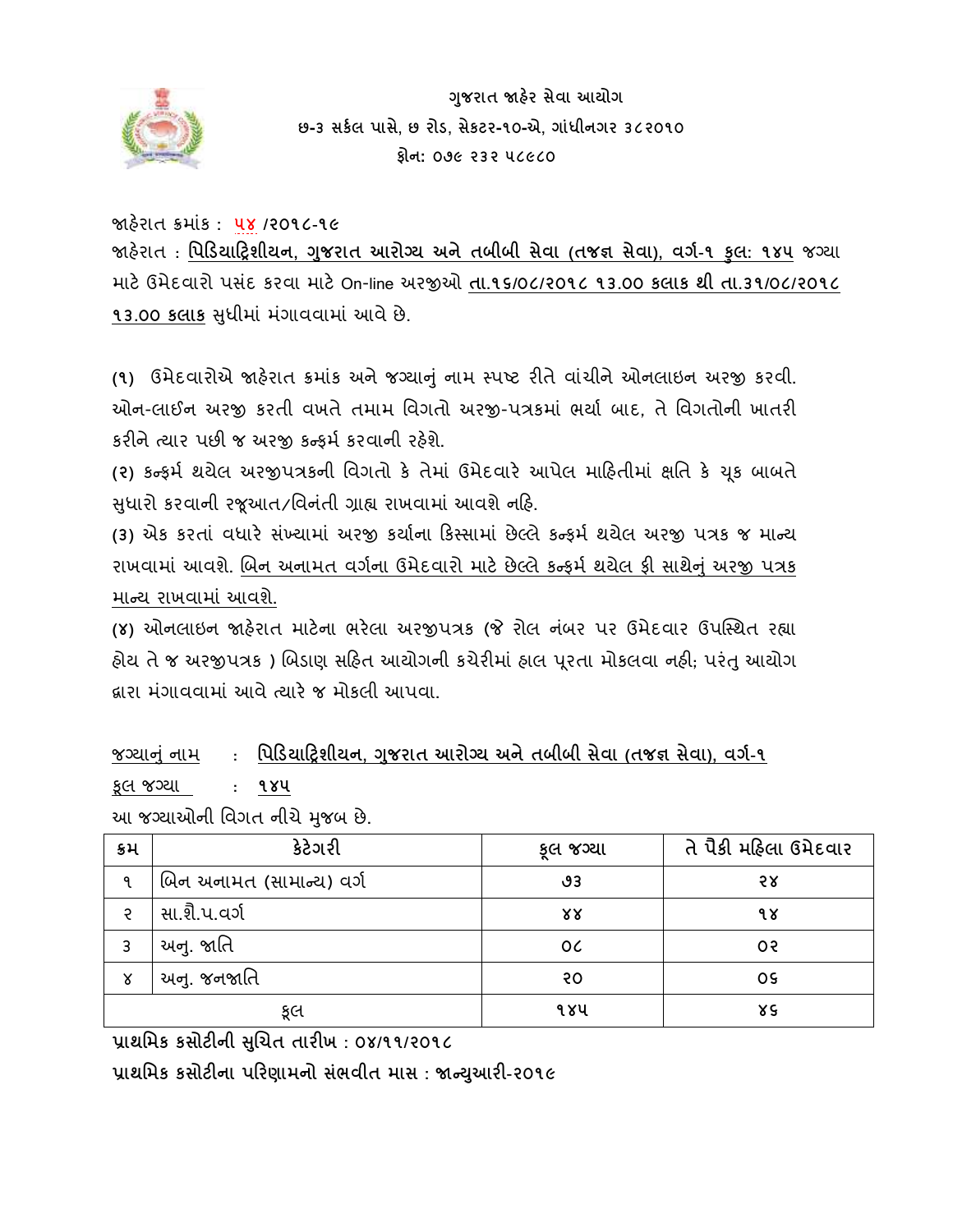**રૂબરૂ મલુ ાર્ાતનો સભાં વીત માસ : માિક-૨૦૧૯**

**રૂબરૂ મલુ ાર્ાતના પડરણામનો સભાં વીત માસ : રૂબરૂ મલુ ાર્ાત પણૂ ક થયાના અંદાજીત ૧૦ ર્ામર્ાજના ડદવસો દરમ્યાન પ્રપસદ્ધ ર્રવામાાં આવશે.**

**નોંધ : (૧) ઉપરોક્ત દશાકવેલ જગ્યાઓ પૈર્ી ૦૬ જગ્યાઓ** શારીહરક અશક્ત ઉમદેવારો માટેઅનામત છે. One leg affected (L or R) ની અશક્તતા ધરાવતા ઉમેદવારો કે જે પોતાની રીતેહરીફરી શકે કામગીરી કરી શકે તેવા શારીહરક અશક્ત ઉમેદવારો અરજી કરી શકશે. આ વસવાયની શારીહરક અશક્તતા ધરાવતા ઉમેદવારો આ જગ્યા માટેઅરજી કરી શકશેનહીં.

- **(૨) ઉપરોક્ત દશાકવેલ જગ્યાઓ પૈર્ી ૦૧ જગ્યા માજી સૈપનર્ ઉમેદવારો માટેઅનામત છે.**
- **(૩)** જો મહહલાઓ માટેની અનામત બેઠક જેટલા મહહલા ઉમેદવાર જે તેકેટેગરીમાાં ઉપલબ્ધ નહીં થાય તો તેવી બેઠક પરષ ઉમેદવારોને કાળવી શકાશે.

# **જરૂરી લાયર્ાત અનેઅનભુ વ** :

- (1) A Degree of Bachelor of Medicine and Bachelor of Surgery obtained from any of the Universities established or incorporated by or under the Central or a State Act in India; or any other Educational Institution recognized as such or declared to be deemed as a University under Section 3 of the University Grants Commission Act, 1956; or possess any other and equivalent qualification specified in the first or second schedules to the Indian Medical Council Act, 1956; and
- **(2) (i) Possess post-graduate Degree in M.D. (Paediatrics) or DNB (Paediatrics) obtained from any of the Universities established or incorporated by or under the Central or a State Act in India; or possess an equivalent qualification Recognized by the Medical Council of India; or**

 **A Post Graduate Diploma in Paediatrics of the Universities established or incorporated by or under the Central or state Act in india; or possess an equivalent qualifications recognized by the Medical Council of India and have experience of two years in Paediatrics Subject in Government Hospital or owned managed hospital which has been registered with local authority or controlled by the Non-Government Organisation Hospital or Trust Hospital.**

 (3) **The basic knowledge of computer application as prescribed in the Gujarat Civil Services classification and Recruitment (General) Rules.1967 as amended from time to time.**

(4) Possess adequate knowledge of Gujarati or Hindi or both.

**Note:-The Candidate required to get himself registered under the Gujarat Medical Council Act, 1967 or any other Corresponding law for the time being in force at the time of his application for direct selecation if he is not so registered .**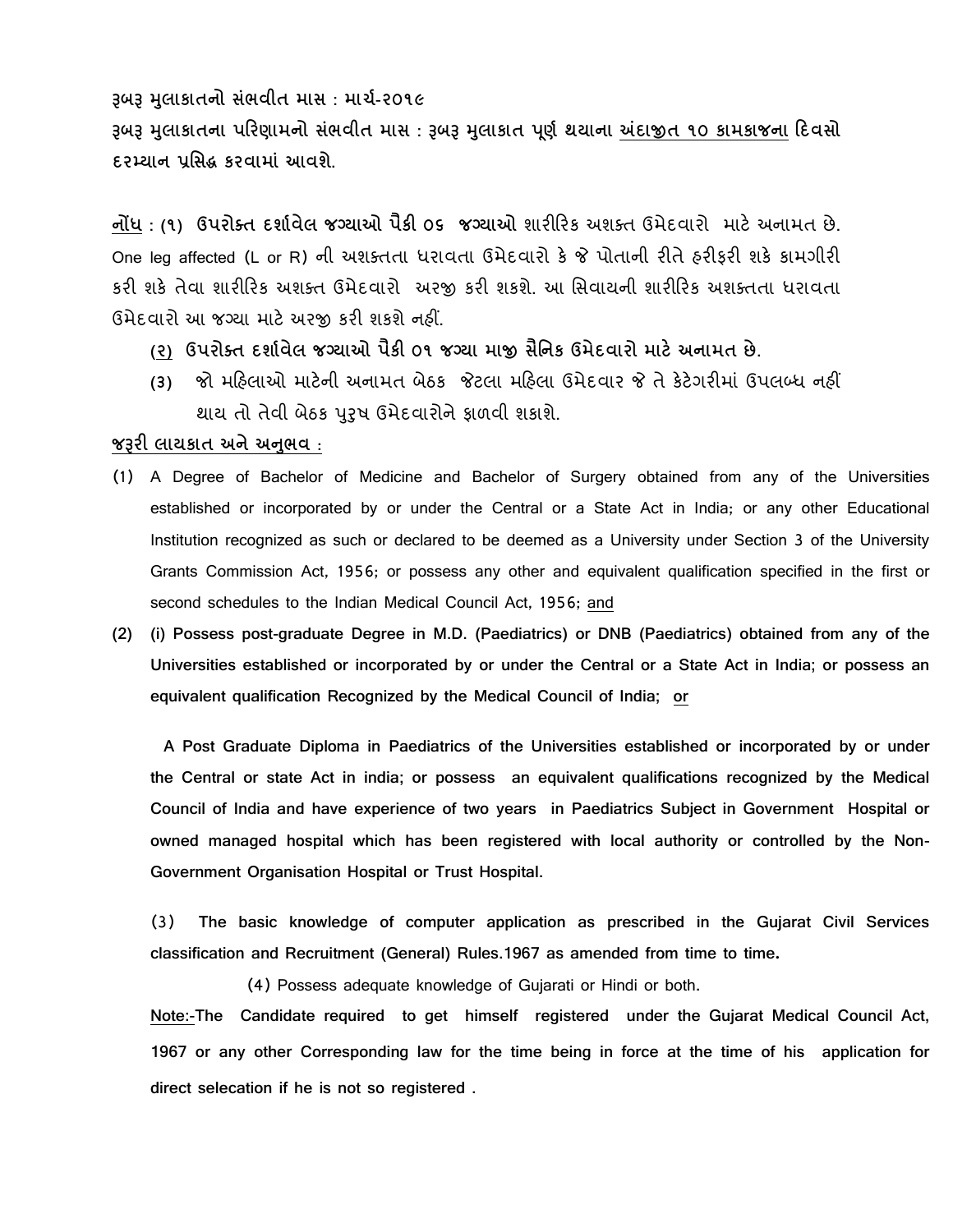**પગાર** : રૂ. ૧૫૬૦૦-૩૯૧૦૦/- ( ગ્રેડ પે ૬૬૦૦/-)

**ઉંમર : ૪૦ વર્કથી વધુનહી. ઉંમર અરજી સ્વીર્ારવાની છેલ્લી તારીખના રોજ ગણવામાાં આવશે.** 

ઉંમરમાં છૂટછાટ અને અન્ય જોગવાઇઓ: ઉપલી વયમર્યાદામાં નીચે મુજબ છૂટછાટ મળવાપાત્ર છે.

| ঀ              | ફક્ત મૂળ ગુજરાતના સા. અને શૈ.                                                               | પાંચ વર્ષ (વધુમા વધુ ૪૫ વર્ષ સુધીની મર્યાદામાં રહેશે)                                                      |
|----------------|---------------------------------------------------------------------------------------------|------------------------------------------------------------------------------------------------------------|
|                | ૫.વર્ગ.,અનુ જાતિ.,અનુ જન જાતિના                                                             |                                                                                                            |
|                | ઉમેદવાર                                                                                     |                                                                                                            |
| $\mathcal{E}$  | બિન અનામત મહિલા ઉમેદવારો                                                                    | પાંચ વર્ષ (વધુમા વધુ ૪૫ વર્ષ સુધીની મર્યાદામાં રહેશે.)                                                     |
| $\overline{3}$ | ६६त भूण गुणरातना                                                                            | દશ વર્ષ (આ છુટછાટમાં મહિલાઓ માટેની છુટછાટ કે જે પાંચ                                                       |
|                | સા.અને શૈે. પ.વર્ગ, અનુ જાતિ.,અનુ જન                                                        | વર્ષની છે તેનો સમાવેશ થાય છે) (વધુમા વધુ ૪૫ વર્ષ સુધીની                                                    |
|                | જાતિ.ના મહિલા ઉમેદવાર                                                                       | મર્યાદામાં રહેશે)                                                                                          |
| γ              | માજી સૈનિકો, ઈ.સી.ઓ., એસ.એસ.સી.ઓ.                                                           | વિશ્કરમાં બજાવેલ સેવા ઉપરાંત બીજા ત્રણ વર્ષ.                                                               |
|                | સહિત                                                                                        |                                                                                                            |
| પ              | અશકત ઉમેદવાર:-OL (one leg affected) L or R ની શારીરીક અશક્તતા ધરાવતા ઉમેદવારો કે જેઓ પોતાની |                                                                                                            |
|                |                                                                                             | રીતે હરી ફરી શકે  નેકામગીરી કરી શકે તેઓને મેડીકલ બોર્ડના તબીબી  પ્રમાણપત્રને આધીન ૧૦ વર્ષ સુધીની           |
|                |                                                                                             | છુટછાટ વધુમા વધુ ૪૫ વર્ષ સુધીની મર્યાદામાં મળવાપાત્ર છે.આ સિવાયની  શારીરિક અશક્તતા ધરાવતા                  |
|                | ઉમેદવારો અરજી કરવાને પાત્ર નથી.                                                             |                                                                                                            |
| 6              |                                                                                             | ગુજરાત સરકારના કર્મચારીઓ કે જેઓ ગુજરાત સરકારની નોકરીમાંકાયમી ધોરણે અથવા હંગામી ધોરણે સળંગ છ                |
|                |                                                                                             | માસથી કામગીરી બજાવતા હોય અને તેઓની પ્રથમ નિમણૂંક જાહેરાતમાંની જગ્યામાં દર્શાવેલવચમર્યાદાની અંદર            |
|                |                                                                                             | થયેલ હોય તેવા કર્મચારીઓ(૧) જાહેરાતમાં લાયકાત તરીકે અનુભવ માંગેલ હોય તો ઉપલી વયમર્યાદા લાગુ પડશે            |
|                |                                                                                             | નહીં. (૨) જાહેરાતમાં અનુભવને લાયકાત તરીકે માંગેલ <u>ન</u> હોય પરંતુ ઇજનેરી, તબીબી, ખેતી વિષયક, પશુ         |
|                |                                                                                             | ચિકિત્સાનીપદવી કે ડિપ્લોમાનીજગ્યા પર નિમણૂંક પામેલ કર્મચારીનેજાહેરાતમાંની આવી લાયકાત વાળી જગ્યા            |
|                |                                                                                             | (Any such post) માટે ઉપલી વચ મર્ચાદા લાગુ પડશે નહીં. (3) જાહેરાતમાં દર્શાવેલ જગ્યા માટે અનુભવ એક           |
|                |                                                                                             | લાયકાત તરીકે માંગેલ <u>ન</u> હોય ત્યારે જે સંવંર્ગમાંથીબઢતીમળવાપાત્ર હોય તેમાં ફરજ બજાવતા કર્મચારીને, તેઓએ |
|                |                                                                                             | બજાવેલસેવાનાસમય અથવા તો વધુમાં વધુ પાંચ વર્ષની છુટછાટ તે બે પૈકી જે ઓછું હોય તે મળશે                       |

 **(સચિન પટવધકન) સયાં ક્ુત સચિવ ગજુ રાત જાહરે સેવા આયોગ**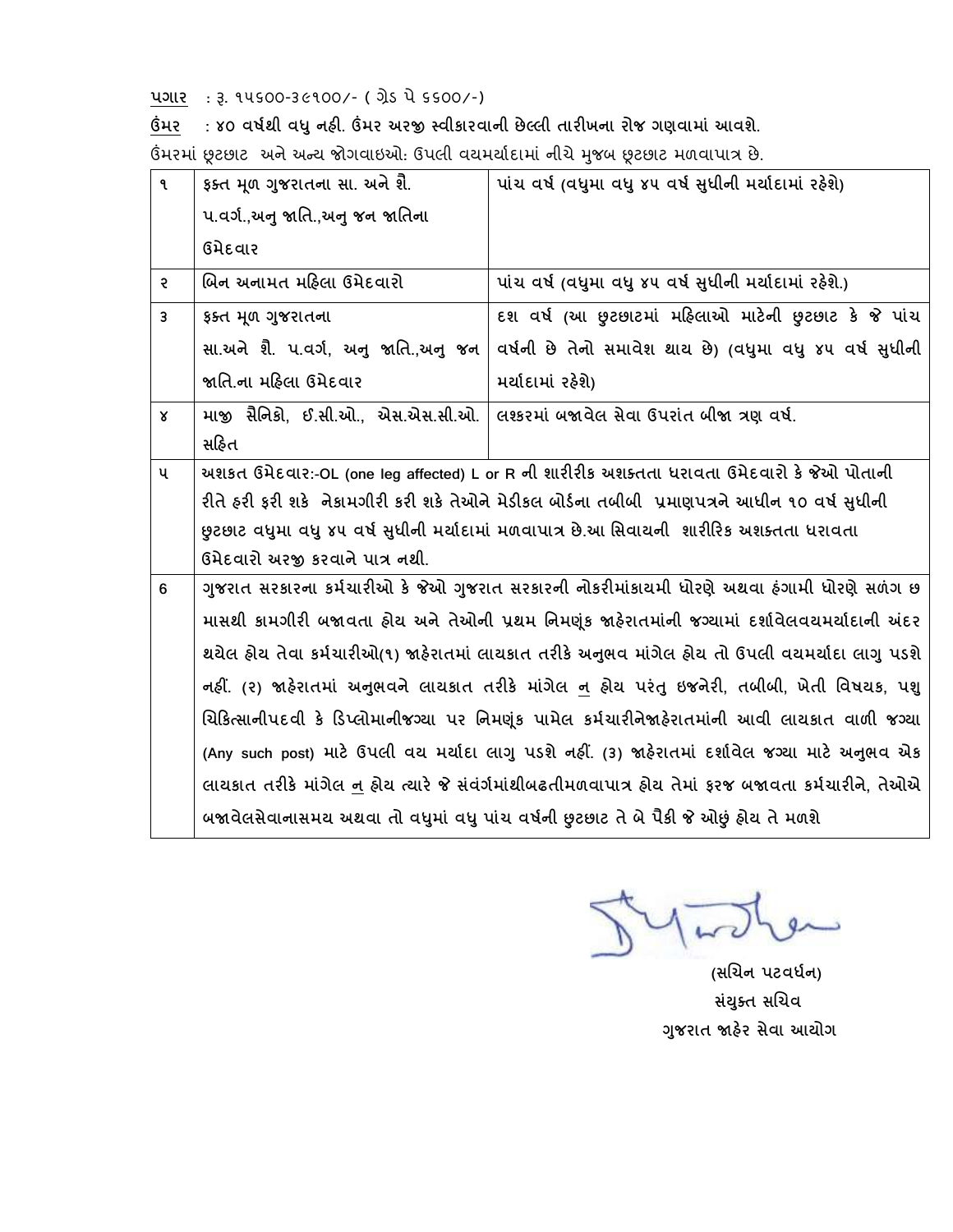

# **GUJARAT PUBLIC SERVICE COMMISSION**

 **Near chh-3 Circle, Sector 10-A, GANDHINAGAR 382010**

**Phone: 079 232 58980**

### **Adv. No. : 54 / 2018-19**

#### **Online Applications are invited for the post of Paediatrician, Gujarat helth and Medical**

# **Service (Specialist service) Class-I, between Date-16/08/2018 13.00 Hrs to Date-31/08/2018 13.00 Hrs.**

#### 1. Candidates shall carefully read Advertisement No. and Name of Post before Applying online.Candidate shall confirm the application only after verifying the details filled in the application form.

- 2. Any request or representation to correct any error or omission in the confirmed online application, or information filled in by the candidate shall not be accepted.
- 3. In case of more than one online application made by the candidate, only the latest confirmed application will be considered by the commission. For candidates belonging to unreserved category the last confirmed application with fees will be considered by the Commission.
- 4. Candidates shall keep ready the certificates required in case of eligibility for interview (in the order mentioned in general instructions).

#### Name of Post **: Paediatrician Gujarat helth and Medical Service**

 **( Specialist service) Class-I,**

Total No. of Posts **: 145**

#### **The Details are Given as Below:**

| Sr. | Category     | <b>Total Post</b> | Out of total posts |
|-----|--------------|-------------------|--------------------|
| No. |              |                   | Reserved for       |
|     |              |                   | Women              |
|     |              |                   | <b>Candidates</b>  |
| 1.  | General      | 73                | 24                 |
| 2.  | S.E.B.C      | 44                | 14                 |
| 3.  | S.C.         | 08                | 02                 |
| 4.  | <b>S.T.</b>  | 20                | 06                 |
|     | <b>Total</b> | 145               | 46                 |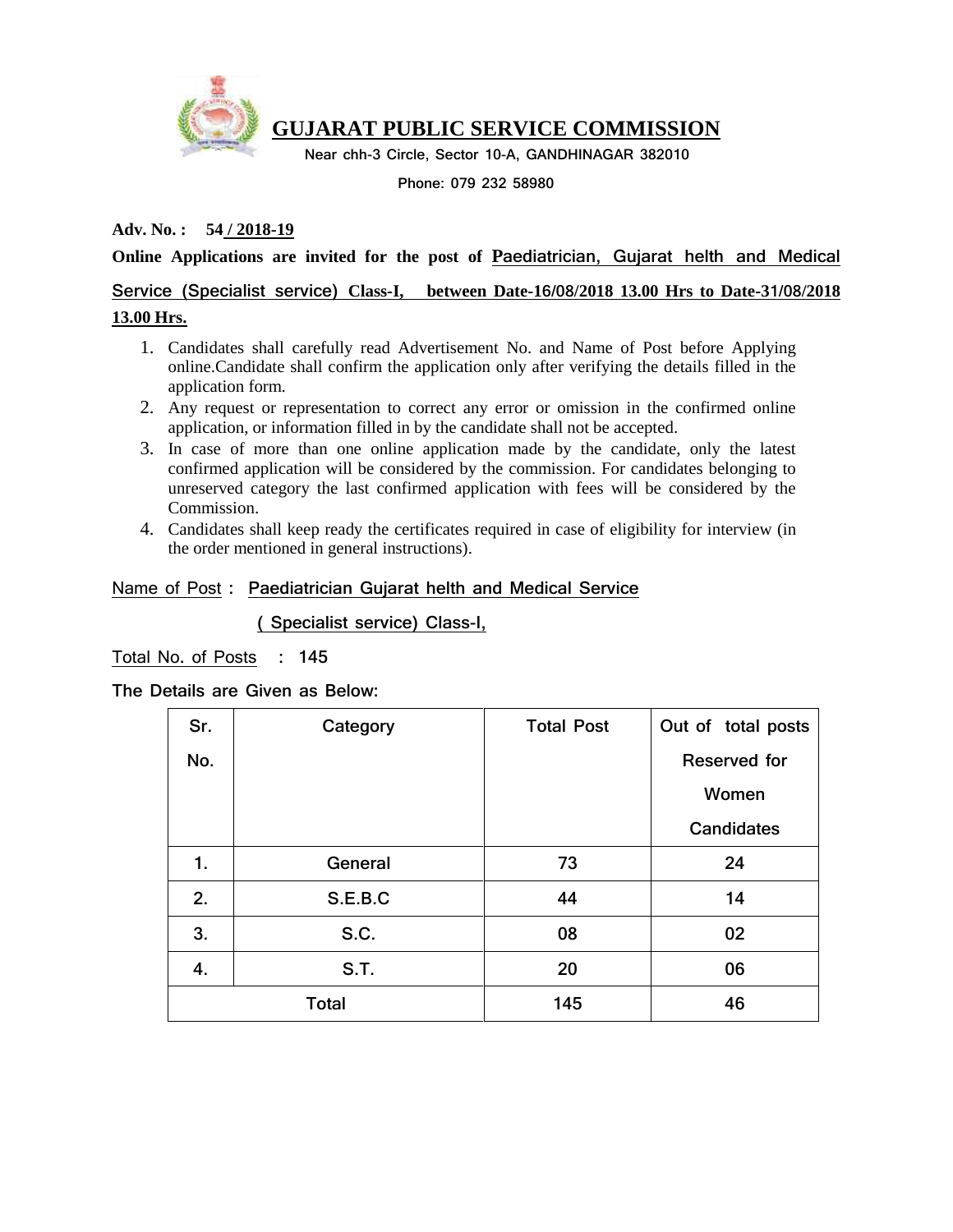**Tentative date of Primary Test: 04/11/2018**

**Tentative month of Primary Test Result: January-2019**

**Tentative month of Interview: March-2019**

**Tentative month of Interview Result: Result shall be published within 10 working days of Interview Completion.**

(1). Out of total posts 06 posts is reserved for Disabled Candidates having disability of

One leg affected (L or R) who can move independently and perform duties can apply for the post.

Candidates having disability other than prescribed above are not eligible for application.

(2) Out of total posts 01 posts is reserved foe Ex-Serviceman Candidates.

(૩) In case of non-availability of women candidates the posts **so reserved** will be allotted to male candidates in the respective category.

#### **Educational Qualification & Experience: -**

- (1) A Degree of Bachelor of Medicine and Bachelor of Surgery obtained from any of the Universities established or incorporated by or under the Central or a State Act in India; or any other Educational Institution recognized as such or declared to be deemed as a University under Section 3 of the University Grants Commission Act, 1956; or possess any other and equivalent qualification specified in the first or second schedules to the Indian Medical Council Act, 1956; and
- **(2) (i) Possess post-graduate Degree in M.D. (Paediatrics) or DNB (Paediatrics) obtained from any of the Universities established or incorporated by or under the Central or a State Act in India; or possess an equivalent qualification Recognized by the Medical Council of India; or**

 **A Post Graduate Diploma in Paediatrics of the Universities established or incorporated by or under the Central or state Act in india; or possess an equivalent qualifications recognized by the Medical Council of India and have experience of two years in Paediatrics Subject in Government Hospital or owned managed hospital which has been registered with local authority or controlled by the Non-Government Organisation Hospital or Trust Hospital.**

(3) Possess the basic knowledge of Computer application as prescribed in Gujarat Civil Services Classification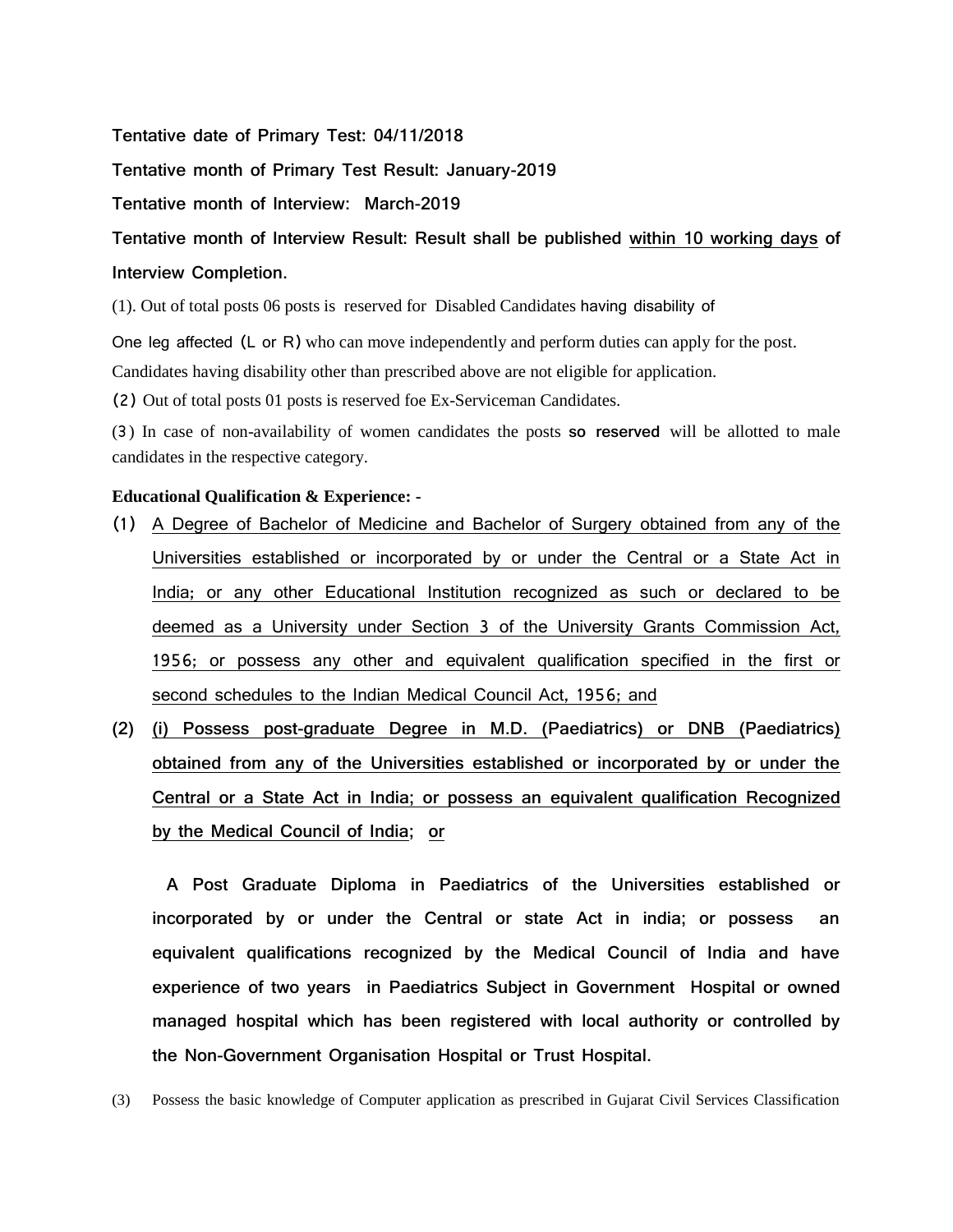and Recruitment (General) Rules, 1967 and

(4) Possess adequate knowledge of Gujarati or Hindi or both.

Note:.The Candidate required to get himself/herself registered under the Gujarat Medical Council Act,1967 before joining Duty.

**Pay: - Rs. 15600-39100/- (grade pay 6600/-)** 

#### **Age: - Not more than 4૦ years. (Age will be calculated on the last date of receipt of application Upper**

**Age limit shall be relaxed as under:**

| $\mathbf{1}$            | woman Candidate belonging to unreserved                  | 05 Years (Subject to maximum 45 years)                                                                    |
|-------------------------|----------------------------------------------------------|-----------------------------------------------------------------------------------------------------------|
|                         | category                                                 |                                                                                                           |
| $\overline{2}$          | S. & E. B.C. S.C. and S.T. Candidate of Gujarat          | 05 Years (Subject to maximum 45 years)                                                                    |
|                         | Orign Only.                                              |                                                                                                           |
| 3                       | women Candidates belonging to                            | 10 Years (including relaxation of 5 years for                                                             |
|                         | S & E B C, S.C. and S.T. category of Gujarat             | Women Candidates Subject to maximum 45 years                                                              |
|                         | Origin only                                              |                                                                                                           |
| 4                       | Ex Serviceman, including E.C.O./ S.S.C.O.                | Length of Military Service plus 03 years                                                                  |
|                         |                                                          |                                                                                                           |
| $\overline{\mathbf{4}}$ |                                                          | Disabled Candidates: having disability of OL (one leg) (L or R) affected between 50% to 75% and           |
|                         |                                                          | whose both upper limbs are totally normal and is not Hearing impaired and can walk without the help of    |
|                         |                                                          | crutch. May be allowed relaxation in age up to 10 years subject to maximum 45 Years on the basis of       |
|                         |                                                          | Medical certificate issued by the Medical Board. Candidates having disability other than prescribed above |
|                         | are not eligible for <i>application</i> .                |                                                                                                           |
| 5                       | A candidate who is already in Guj. Govt. service, either | (i) If experience is prescribed as one of the qualifications, the upper                                   |
|                         | as a permanent or as a temporary Govt. servant           | age limit shall not apply.                                                                                |
|                         | officiating continuously for six months and has not      | (ii) If experience is not prescribed as one of the qualifications and a                                   |
|                         | crossed age limit prescribed for the advertised post at  | Govt. servant appointed to a post requiring a Medical, Engineering,                                       |
|                         | the time of his first appointment.                       | Veterinary or Agriculture degree or diploma and who applied for any                                       |
|                         |                                                          | such post, the upper age limit shall not apply.                                                           |
|                         |                                                          | (iii) If experience is not prescribed as one of the qualifications in the                                 |
|                         |                                                          | advertisement, Govt. servant who are working on the post from                                             |
|                         |                                                          | which an employee can be promoted to the post so advertised, be                                           |
|                         |                                                          | entitled to relaxation of 5 years, or to the extent of equal number of                                    |
|                         |                                                          | years for which service has been put in by him, which is less.                                            |

 For all other detailes of the Advertisement, candidates are advised to see the Gujarati version of this Advertisement.

ىسو

 **(Sachin Patwardhan)**

**Joint Secretary**

**Gujarat Public Service Commission**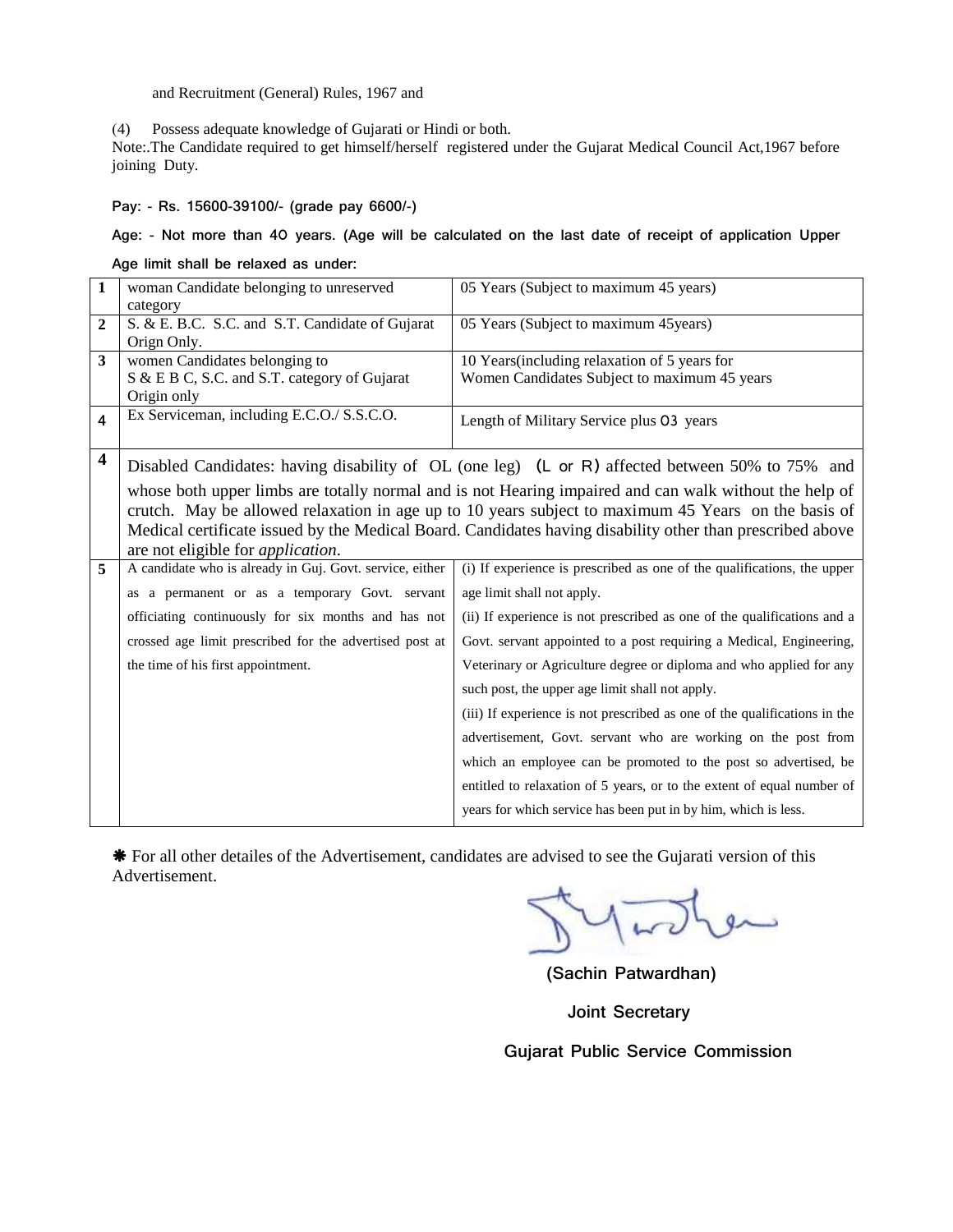# **જાહરે ાતની સામાન્ય જોગવાઈ**

## **૧. નાગડરર્ત્વ:-**

ઉમેદવાર, (ક) ભારતનો નાગરિક અથવા (ખ) નેપાળનો પ્રજાજન અથવા (ગ) ભૂતાનનો પ્રજાજન અથવા (ઘ) તિબેટનો નિર્વાસિત જે ભારતમાં કાયમી વસવાટ કરવાના ઇરાદાથી ૧લી જાન્યુઆરી,૧૯૬૨ પહેલાં ભારતમાં આવેલા હોવા જોઇએ, અથવા (ચ) મૂળ ભારતીય વ્યક્તિ કે જે ભારતમાં કાયમી વસવાટ કરવાના ઇરાદાથી પાકિસ્તાન, પૂર્વપાકિસ્તાન (બાંગ્લાદેશ), બર્મા (મ્યાનમાર), શ્રીલંકા, કેન્યા, યુગાન્ડા, જેવા પૂર્વઆફ્રિકાના દેશો, સંયુક્ત પ્રજાસત્તાક ટાંઝાનીયા, ઝાંબીયા, મલાવી, ઝૈર, ઇથોપીયા, અથવા વિયેટનામથી સ્થળાંતર કરીને આવેલ હોવા જોઇએ. પરંતુ પેટાક્રમાંક (ખ), (ગ), (ઘ) અને (ચ)માં આવતા ઉમેદવારોના કિસ્સામાં સરકારે પાત્રતા પ્રમાણપત્ર આપેલ હોવું જોઇએ.

**નોંધ**:- જે ઉમેદવારના કિસ્સામાં પાત્રતા પ્રમાણપત્ર જરૂરી હોય તેવા ઉમેદવારનું અરજીપત્રક આયોગ વિચારણામાં લેશે અને જો નિમણૂક માટે તેમના નામની ભલામણ કરવામાં આવશે તો રાજ્ય સરકાર તેમના કિસ્સામાં પાત્રતા પ્રમાણપત્ર આપવાની શરતે કામચલાઉ નિમણક આપશે.

#### **૨. ભરેલા અરજીપત્રર્:-**

(૧) ઓનલાઇન જાહેરાત માટે અરજી કન્ફમા કરીને બબન અનામત કક્ષાના ઉમેદવારોએ પોસ્ટ ઓહફસમાાં અથવા ઓનલાઈન ફી રૂ.૧૦૦/- + સવવિસ ચાર્જ જમા કરાવવાની રહેશે. જ્યારે અનામત કક્ષાના ઉમેદવારોએ તથા શારીહરક અશક્તતા ધરાવતા ઉમેદવારોએ પોસ્ટ ઓહફસમાાં ફી જમા કરાવવાની રહેશે નહીં. કન્ફમા થયેલ અરજીપત્રકની નકલ તથા પ્રમાણપત્રો આયોગની કચેરી/પોસ્ટઓહફસમાાં જમા કરાવવાના નથી. પરાંતુઅરજીપત્રકની નકલ પોતાની પાસે રાખવાની રહેશે અને જ્યારે એસ.એમ.એસ./ટપાલ/આયોગની વેબસાઈટના માધ્યમથી અરજીપત્રક જમા કરાવવાનો સંદેશો મળે ત્યારે જ જરૂરી પ્રમાણપત્રો સાથે અરજીપત્રક આયોગની કચેરીમાં મોકલવાનું રહેશે.

(૨) જો એક કરતાં વધુ જાહેરાત માટે અરજી કરવાની હોય તો દરેક જાહેરાત માટે અલગ અલગ અરજી કરવાની રહેશે અને પ્રત્યેક અરજી સાથે ફી ભરવાની રહેશે.

(૩) અનામત કક્ષાના ઉમેદવારો જો બિનઅનામત જગ્યા માટે અરજી કરે તો અરજી ફી ભરવાની રહેશે નહી.

(૪) અરજી ફી વગરની અબગ્રમ નકલ વવચારણામાાં લેવામાાં આવશે નહી.

(૫) અનામત કક્ષાના ઉમેદવારો માટે જાહેરાતમાાંઅનામત જગ્યાઓ દશાાવેલ ન હોય ત્યાાં આવા ઉમેદવારો બિનઅનામત જગ્યા માટે અરજી કરીશકશે અને તેને બિનઅનામતના ધોરણો લાગુ પડશે.

(૬) જાહેરાતમાાં મહહલા ઉમેદવારો માટે જગ્યાઓ અનામત નહોય તો પણ જે તે કેટેગરીમાાં મહહલા ઉમેદવારો અરજી કરી શકે છે.

(૭) જાહેરાતમાાં જે તેકેટેગરીમાાં કુલ જગ્યાઓ પૈકી મહહલા ઉમેદવારો માટે અમકુ જગ્યાઓ અનામત હોય ત્યારે મહિલા ઉમેદવારોની અનામત જગ્યાઓ સિવાયની બાકી રહેતી જગ્યાઓ ફક્ત પુરુષ ઉમેદવારો માટે અનામત છે તેમ ગણવાનું નથી, આ જગ્યાઓ પર પુરુષ તેમજ મહિલા ઉમેદવારોની પસંદગી માટે વિચારણા થઇ શકે છે, પુરુષ તેમજ મહહલા ઉમેદવારો અરજી કરી શકે છે. (દા.ત. કુલ ૧૦ જગ્યાઓ પૈકી ૦૩ જગ્યા મહહલા ઉમેદવાર માટે અનામત છે પરંતુ બાકી રહેતી ૦૭ જગ્યા સામે મહિલા ઉમેદવાર પણ પસંદગી પામી શકે છે.)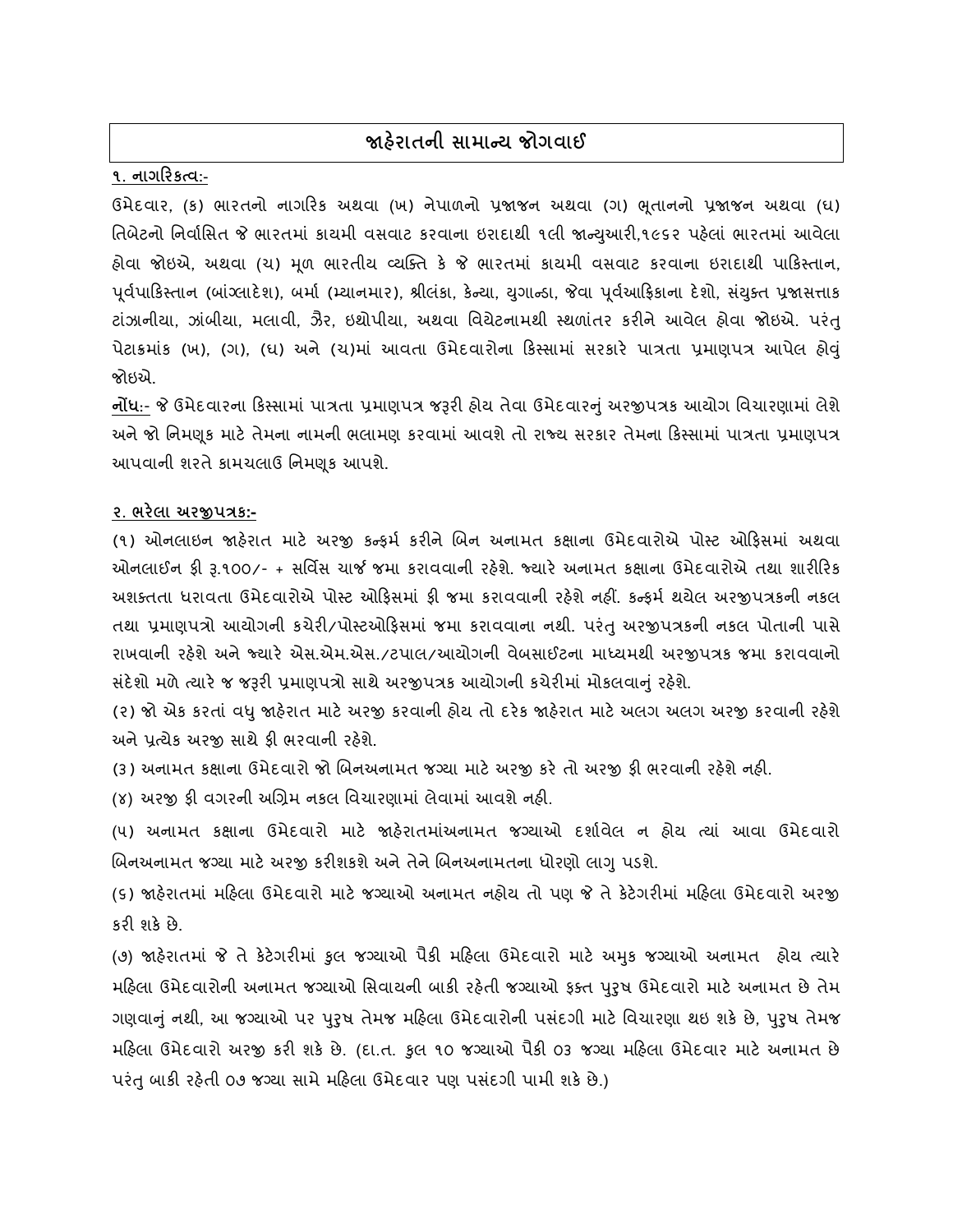(૮) જાહેરાતમાાં માત્ર મહહલા ઉમેદવારો માટે જગ્યાઓ અનામત હોય તો પણ જે તે કેટેગરીમાાં પરુુષ ઉમેદવાર અરજી કરી શકે છે કેમ કે મહહલા ઉમેદવાર ઉપલબ્ધ ન થાય તો આ જગ્યાઓ પર પસદાં ગી માટે પરુુષ ઉમેદવારોની વિચારણા થઇ શકે છે. પરંતુ જે જગ્યાઓ મહિલા ઉમેદવારો માટે જ અનામત હોય અને તે જગ્યા ઉપર મહિલા ઉમેદવારો પુરેપુરા પસંદગી પામે જેટલી સંખ્યામાં પસંદગી પામે તો તેમને જ પ્રથમ વિચારણામાં લેવાના થશેઅને કોઇ મહિલા ઉમેદવાર પસંદ ન થાય કે ઓછા મહિલા ઉમેદવાર પસંદ થાય તો તેટલા પ્રમાણમાં પુરુષ ઉમેદવારોને ધ્યાનમાં લેવામાં આવશે.(દા.ત.કુલ ૧૦ જગ્યા મહિલા ઉમેદવાર માટે અનામત છે અને ૦૮ મહિલા ઉમેદવાર પસંદ થાય છે તો ૦૨ પુરૃષ ઉમેદવારો પસંદગી પામી શકે છે.)

#### **૩. જન્મ તારીખ:-**

(૧) જન્મ તારીખના પરુાવા માટે એસ. એસ. સી. બોડા દ્વારા અપાયેલ એસ.એસ.સી.ઇ. પ્રમાણપત્ર જ માન્ય રાખે છે. પરંતુ આ પ્રમાણપત્રમાં દર્શાવેલ જન્મ-તારીખ ખોટી હોવાનું ઉમેદવારમાને તો સક્ષમ અધિકારીએ આપેલ વય અને અધિવાસના પ્રમાણપત્રની પ્રમાણિત નકલ મોકલવાની રહેશે. આ પ્રમાણપત્રમાં અધિકૃત અધિકારીએ સ્પષ્ટપણે જણાવેલ હોવુાં જોઇએ કેતેઓએ એસ.એસ. સી. કેતેની પરીક્ષાનુાં મળૂ પ્રમાણપત્ર તપાસેલ છેઅનેપોતાની સમક્ષ રજૂ કરવામાાં આવેલ પરુ ાવાઓનેઆધારે ઉમેદવારની સાચી જન્મતારીખ ............ છે. જે એસ.એસ.સી. કે તેની સમકક્ષ પરીક્ષાના પ્રમાણપત્રમાં દર્શાવેલ જન્મતારીખ કરતાં જુદી છેતથા માનવાને પુરતું કારણ છે. ઉમેદવારે રજુ કરેલ વય અને અધિવાસનું પ્રમાણપત્ર તેની વિશ્વાસહ્**તાી (credibility)ના આધારે સ્વીકાર કે** અસ્વીકારનો નિર્ણય આયોગ દ્વારા લેવામાાં આવશે.

(૨) ઉમેદવારે અરજી પત્રકમાં દર્શાવેલ જન્મ-તારીખમાં પાછળથી કોઇપણ કારણસર ફેરફાર થઈશકશે નહી.

#### **૪. શૈક્ષચણર્ લાયર્ાત:-**

(૧) ઉમેદવાર જાહેરાતમાાં દશાાવેલ શૈક્ષબણક લાયકાત અરજી સ્વીકારવાની છેલ્લી તારીખના રોજ ધરાવતા હોવા જોઇએ.

(૨) ઉમેદવારે શૈક્ષબણક લાયકાત માન્ય યવુનવવસિટી/સ ાંસ્થામાથી મેળવેલ હોવી જોઇએ.

(૩) ઉમેદવારે અરજી સાથે માન્ય યુનિવર્સિટી/સંસ્થાના ગુણપત્રક (બધા જ વર્ષો/સેમેસ્ટર) અને પદવી પ્રમાણપત્રોની સ્વયં પ્રમાણિત નકલ રજુ કરવાની રહેશે. કોલેજના આચાર્ય દ્વારા અપાયેલ પ્રમાણપત્ર માન્ય ગણવામાં આવશે નહી.

(૪) શૈક્ષણિક લાયકાત કામચલાઉ ધોરણે માન્ય રાખવી તેવો ઉમેદવારનો હક્ક દાવો સ્વીકારવામાં આવશે નહી.

(૫) જાહેરાતમાં દર્શાવેલ લાયકાતની સમકક્ષ લાયકાત ઉમેદવાર ધરાવે છે તેવો તેમનો હક્ક દાવો હોય તો આવા ઉમેદવારે સમકક્ષતા પ્રસ્થાપિત કરતા આદેશો/અધિકૃતતાની વિગતો આપવાની રહેશે.

#### **૫. અનભુ વ :-**

(૧) માંગેલ અનુભવ, અરજી સ્વીકારવાની છેલ્લી તારીખના રોજ ગણવામાં આવશે.

(૨) (અ) જાહેરાતમાં અન્યથા જોગવાઇ કરવામાં ન આવી હોય તો જરૂરી લાયકાતો મેળવવામાં આવે તે તારીખથી, (બ) અરજી સ્વીકારવાની છેલ્લી તારીખના સંદર્ભમાં અનુભવ ગણવામાં આવશે.

(૩) ઉમેદવારે અરજીમાં જે અનુભવ દર્શાવેલ હોય તેના સમર્થનમાં અનુભવનો સમયગાળો (દિવસ, માસ, વર્ષ), મૂળ પગાર અને કુલ પગારની વિગતો તથા બજાવેલ ફરજોનો પ્રકાર/મેળવેલ અનુભવની વિગતો સાથેનું પ્રમાણપત્ર રજુ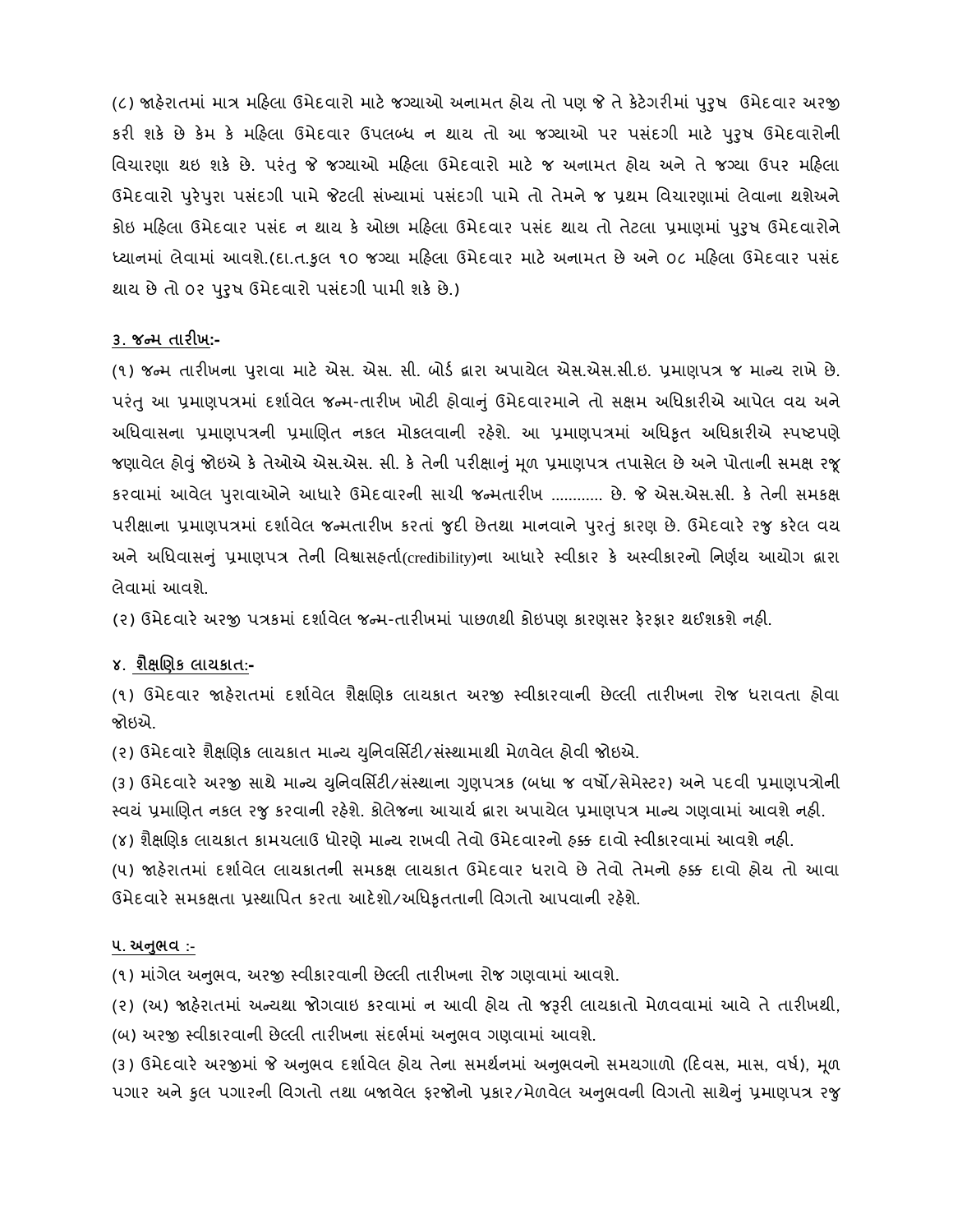કરવાનું રહેશે. આવું પ્રમાણપત્ર સંસ્થાના લેટરપેડ પર સક્ષમ સત્તાધિકારીની સહી અને તારીખ સાથેનું રજુ કરવાનું રહેશે.

(૪) ઉમેદવારે રજુ કરેલ અનુભવના પ્રમાણપત્રમાં પાછળથી કોઇ ફેરફાર કરવાની વિનંતી માન્ય રાખવામાં આવશે નહીં. અરજી કર્યા પછી અનુભવના નવા પ્રમાણપત્રો સ્વીકારવામાં આવશે નહી.

(૫) **અંશર્ાલીન, રોજજિંદા વેતનદાર, એપ્રેન્ટીસશીપ, તાલીમી, માનદવેતન, આમાંપત્રત ફૅર્લ્ટી તરીર્ે ઉમેદવારે મેળવેલ અનભુ વ માન્ય અનભુ વ તરીર્ેગણત્રીમાાં લેવામાાં આવશેનહીં.**

**૬. અનસુ ચૂિત જાપત, અનસુ ચૂિત જનજાપત,સામાજજર્ અનેશૈક્ષચણર્ રીતેપછાત વગક:**-

૧. મૂળ ગુજરાતના સામાજિક અને શૈક્ષણિક રીતે પછાત વર્ગ અને અનુસૂચિત જનજાતિ ના ઉમેદવારોને જ આ જાહેરાત અન્વયે અનામત વર્ગના ઉમેદવાર તરીકે લાભ મળશે.

<u>૨.</u> સામાજિક અને શૈક્ષણિક રીતે પછાત વર્ગ પૈકી ઉમેદવાર જે વર્ગના હોય તેની વિગતો અરજીપત્રકમાં અચકૂ આપવી.

૩. ઉમેદવારે અરજીપત્રક અને પરિશિષ્ટની સંબંધિત કોલમમાં જે તે અનામત કક્ષા દર્શાવેલ નહીં હોય તો પાછળથી અનામત વર્ગના ઉમેદવાર તરીકે લાભ મેળવવાનો ઠક્ક દાવો માન્ય રાખવામાં આવશે નહીં.

**૪.** અનામત વગાનો લાભ મેળવવા ઇચ્છતા ઉમેદવારે તેના સમથાનમાાં સક્ષમ અવધકારી દ્વારા વનયત નમુનામાં આપવામાં આવેલ જાતિ પ્રમાણપત્રની નકલ અરજી સાથે અચૂક સામેલ કરવાની રહેશે. અરજીપત્રક સાથે જાવત પ્રમાણપત્રની નકલ સામેલ નહીં હોય તો તે પાછળથી સ્વીકારવામાાં આવશે નહીં અને અરજીપત્રક રદ થવાને પાત્ર બનશે.

૫. સામાજિક અને શૈક્ષણિક રીતે પછાત વર્ગના ઉમેદવારોને અનામતનો લાભ જો તેઓનો સમાવેશ "ઉન્નત વર્ગમાં" નહીં થતો હોય તો જ મળવાપાત્ર થશે.

૬. (અ) સામાજિક અને શૈક્ષણિક રીતે પછાત વર્ગના ઉમેદવારોએ ઉન્નત વર્ગમાં સમાવેશ ન થતો હોવા અંગેનું સામાજિક ન્યાય અને અધિકારિતા વિભાગના તા.૦૬-૦૨-૧૯૯૬ના ઠરાવથી નિયત થયેલ 'પરિશિષ્ટ (ક)' મુજબનું અથવા ઉક્ત વિભાગના તારીખ: ૨૭/૦૪/૨૦૧૦ના ઠરાવથી નિયત કરાયેલ ગુજરાતી નમૂના 'પરિશિષ્ટ –૪' મુજબનું પ્રમાણપત્ર રજૂ કરવાનું રહેશે.

 **(બ)** તા.૦૧-૦૪-ર૦૧૬ ના રોજ કેત્યારબાદ ઇસ્યુથયલે 'ઉન્નત વગમા ાાં સમાવેશ નહહ થવા અંગેનુાં પ્રમાણપત્ર' ની મહત્તમ અવધિ ઇસ્યુ થયા-વર્ષ સહિત ત્રણ નાણાકીય વર્ષની રહેશે પરંતુ આવું પ્રમાણપત્ર સંબંધિત જાહેરાત માટે ઓનલાઇન અરજી કરવાની છેલ્લી તારીખ સુધીમાં ઇસ્યુ કરાયેલ હોવું જોઇએ.

 **(ર્)** નોંધ: ઉન્નત વગમા ાાં સમાવેશ નહહ હોવા અંગને ા પ્રમાણપત્રની માન્યતા/સ્વીકૃવત તથા સમયગાળા અને અવવધના અથાઘટન બાબતે સરકારશ્રીના ઠરાવો/પહરપત્રોની જોગવાઇઓ આખરી ગણાશે. પરિણીત મહિલા ઉમેદવારોએ આવુ પ્રમાણપત્ર તેમના માતા-પિતાની આવકના સંદર્ભમાં રજૂ કરવાનું રહેશે, જો આવા ઉમેદવારોએ તેમના પતિની આવકના સંદર્ભમાં આવું પ્રમાણપત્ર રજૂ કરેલ હશે તો તેમની અરજી રદ કરવામાાં આવશે.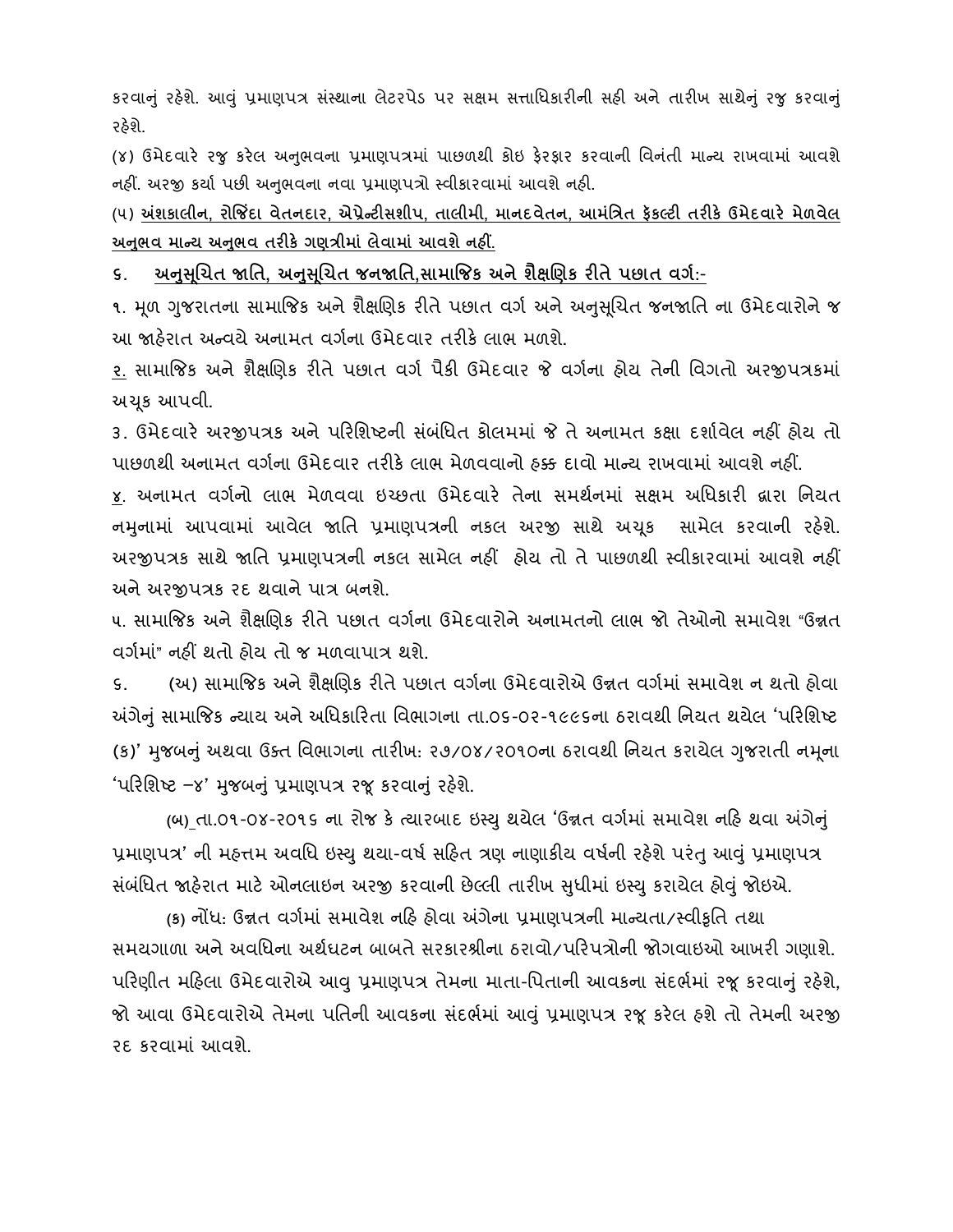(s) અરજી સાથે પરિશિષ્ટ (ક) અથવા 'પરિશિષ્ટ-૪' ને બદલે 'એનેક્ષર-A' (અંગ્રેજીમાં) રજૂ કરેલ હશે તો પણ અરજી રદ કરવામાં આવશે. કેમકે Annexure-A ભારત સરકાર હેઠળની નોકરી માટેનું છે, નહિ કે ગુજરાત સરકાર હેઠળની. જો કોઇ ઉમેદવારે નિયત સમયગાળા દરમ્યાન ઇસ્યુ થયેલ નિયત નમૂનાનું પ્રમાણપત્ર રજૂ કરેલ નહિ હોય તો તેઓની અરજી અમાન્ય ગણવામાં આવશે. અને તેઓને બિનઅનામત જગ્યા સામે પણ વિચારણામાં લેવામાં આવશે નહિ.

 **(ઇ)** ઉમેદવારેઓનલાઇન અરજી કરતી વખતેજે "ઉન્નત વગામાાં સમાવેશ નહહ થવા અંગેનુાં પ્રમાણપત્ર" ની વિગતો જણાવેલ હોય તેની નકલ અરજી સાથે જોડવાની રહેશે. જો આવા પ્રમાણપત્રમાં કોઇ ભૂલ હોવાને કારણે ઇમેદવાર જાહેરાતની છેલ્લી તારીખ બાદનું નવું પ્રમાણપત્ર મેળવે તો પણ સામાજિક અને શૈક્ષણિક રીતે પછાત વર્ગના ઇમેદવાર તરીકે પાત્ર થવા માટે ઓનલાઇન અરજીમાં જણાવેલ પ્રમાણપત્ર જ માન્ય રહેશે.

ઉન્નત વર્ગમાં સમાવેશ ના થતો હોવા અંગેનું પ્રમાણપત્ર આપવા માટે ૬ માપદંડો ધ્યાને લેવાય છે. પ્રમાણપત્રની અવધિ હવે ત્રણ વર્ષની છે. પરંતુ ઉક્ત માપદંડો પૈકી કોઇપણ માપદંડમાં આ અવધિ દરમ્યાન ફેરફાર થાય તો તેની સ્વૈચ્છિક જાહેરાત સંબંધિત ઉમેદવારે તથા તેના માતા-પિતા/વાલીએ સ્વંય સંબંધિત સત્તાધિકારી તેમજ તેના દ્વારા પ્રમાણપત્રમાં કોઇ ફેરફાર કરવામાં આવે તો ગુજરાત જાહેર સેવા આયોગને કરવાની રહેશે. ઉમેદવાર/માતા-પિતા/વાલી આવી જાહેરાત નહિં કરીને કોઇપણ વિગતો છૂપાવશે તો તઓે કાયદેસરની કાયાવાહીને પાત્ર બનશે અને તેઓએ મેળવેલ અનામતનો લાભ રદ્દ કરવાપાત્ર થશે. ઉન્નત વર્ગમાં સમાવેશ નહિ થવા અંગેના પ્રમાણપત્ર મેળવવા માટેના કોઇપણ માપદંડમાં ફેરફાર સ્વૈચ્ચ્છક જાહરે ાત કરવાની જવાબદારી ઉમેદવાર/માતા-વપતા/વાલીની વ્યસ્ક્તગત રીતે અને સંયુક્ત રીતે રહેશે.

૭. સરકારની પ્રવર્તમાન જોગવાઈ મુજબ અનામત કક્ષાના ઉમેદવારો બિનઅનામત વર્ગના ઉમેદવારોની સાથે નિયત ધોરણો (અર્થાત વયમર્યાદા, અનુભવની લાયકાત, બિનઅનામત વર્ગના ઉમેદવારો માટે અપનાવેલ હોય તેના કરતાં વધુ વિસ્તૃત કરેલ અન્ય ક્ષેત્ર)માં છૂટછાટ લીધા સિવાય પોતાની ગુણવત્તાના આધારે પસંદગી પામે તો બિનઅનામત જગ્યાની સામે ગણતરીમાં લેવાના થાય છે.

૮. ઉમેદવારે અરજીમાં જાતિ અંગે જે વિગત દર્શાવેલ હશે તેમાં પાછળથી કેરકાર કરવાની વિનંતી માન્ય રાખવામાં આવશે નહી.

## **૭. માજી સૈપનર્**

(૧) માજી સૈવનક ઉમેદવારોએ અરજીપત્રકમાાં વવગતો આપવાની રહેશે.

(૨) માજી સૈનિક ઉમેદવારે ડિસ્ચાર્જ બુકની નકલ અરજીપત્રક સાથે અચૂક મોકલવાની રહેશે.

## **૮. શારીડરર્ અશક્તતા ધરાવતા ઉમેદવારો**

(ક) શારીરિક અશક્તતા ધરાવતા ઉમેદવારોએ અરજીપત્રકમાં વિગતો આપવાની રહેશે.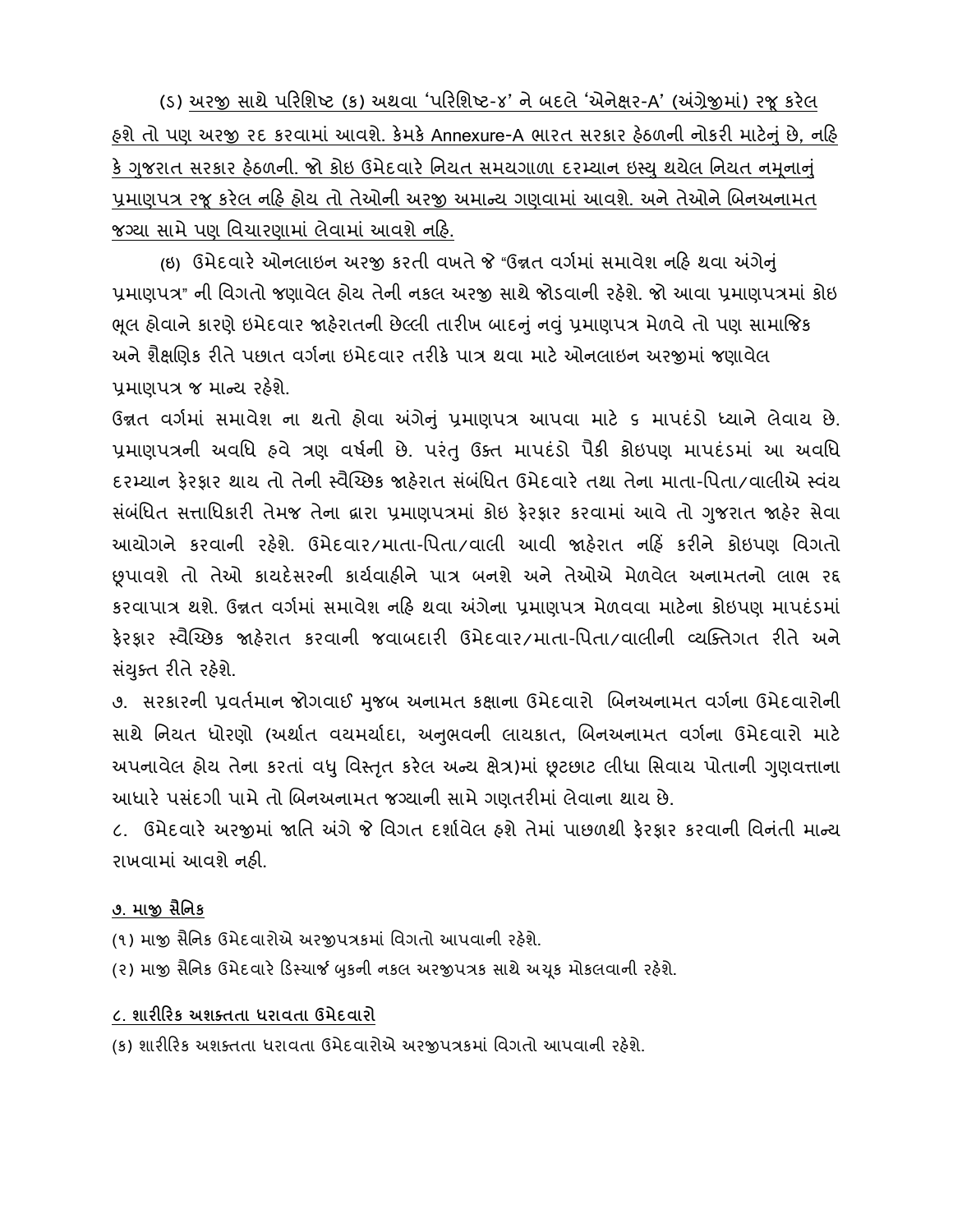(ખ) શારીહરક અશક્તતા ૪૦% કે તેથી વધુહોય તેવા ઉમેદવારનેજ શારીહરક અશક્તતાનો લાભ મળવાપાત્ર રહેશે. શારીહરક અશક્તતાનો લાભ મેળવવા ઇચ્છતા ઉમેદવારે (૧) શ્રવણનીખામી (૨) હલનચલન અશક્તતા અથવા મગજનો લકવો તે પૈકીની કઇ શારીરિક અશક્તતા છે તે દર્શાવવ.

(ગ) જાહેરાતમાાં શારીહરક અશક્તતા ધરાવતા ઉમેદવારો માટે અનામત જગ્યા દશાાવેલ ન હોય, પરાંતુજગ્યાની ફરજોને અનુરૂપ જે પ્રકારની શારીરિક અશક્તતા ધરાવતા ઉમેદવારોને પાત્ર ગણેલ હોય તેઓ તે જાહેરાત માટે અરજી કરી શકશે.

(ઘ) શારીરિક અશક્તતા ધરાવતા ઉમેદવારે તેના સમર્થનમાં સામાન્ય વહીવટ વિભાગના તા.૧-૧૨-૨૦૦૮ના પરિપત્ર ક્રમાંક-૧૦૨૦૦૮-૪૬૯૫૪૦-ગ-૨, થી નિયત થયેલ નમુનામાં સરકારી હ્રોસ્પિટલના સપ્રિટેન્ડેન્ટ/સિવિલ સર્જન/મેડીકલ બોર્ડ દ્વારા આપવામાં આવેલ પ્રમાણપત્રની નકલ અરજી સાથે અચૂક મોકલવાની રહેશે. જો પ્રમાણપત્રની નકલ સામેલ કરવામાં નહીં આવેલ હોય તો તે પાછળથી સ્વીકારવામાં આવશે નહીં શારીરિક અશક્ત ઉમેદવાર તરીકેનો લાભ મળવાપાત્ર થશે નહીં.

## **૯. મડહલા ઉમેદવાર**

મહહલાઓની અનામત જ્ગગ્યાઓ માટે જો યોગ્ય મહહલા ઉમેદવાર ઉપલબ્ધ નહીં થાય તો તેની જગ્યા જે તે કક્ષાના (category) પરુુષ ઉમેદવારોનેફાળવી શકાશે.

જો ઉમેદવારનો સમાવેશ અનામત વગા, માજી સૈવનક, શારીહરક અશક્તતા, મહહલા કે વવધવા પૈકીના વવકલ્પો પૈકી એક થી વધુવવકલ્પોમાાં થતો હોય તેવા હકસ્સામાાં તેનેલાગુપડતા વવકલ્પો પૈકી જેમાાં વધુલાભ મળવાપાત્ર હશે તે મળશે.

## **૧૦. પવધવા ઉમેદવાર**

(૧) ઉમેદવાર વિધવા હોય તો અરજીપત્રકમાં તે કોલમ સામે "હા" અવશ્ય લખવું અન્યથા "લાગુ પડતું નથી" એમ દર્શાવવં.

(૨) વિધવા ઉમેદવારે જો પુન:લગ્ન કરેલ હોય તો અરજી પત્રકમાં તે કોલમ સામે "હા" અચૂક લખવું અન્યથા "લાગુ પડતું નથી" એમ દર્શાવવું.

(૩) વવધવા ઉમેદવારે પનુ :લગ્ન કરેલ ન હોય અને વવધવા ઉમેદવાર તરીકે લાભ મેળવવા ઇચ્છતા હોય તો અરજી સાથેપનુ :લગ્ન કરેલ નથી તેવી એહફડેવવટ રજુકરવાની રહેશે.

(૪) વિધવા ઉમેદવારને સરકારની પ્રવર્તમાન જોગવાઈ મુજબ તેઓએ મેળવેલ ગુણમાં પાંચ ટકા ગુણ ઉમેરવામાં આવશે.

(૫) કોઇ મહિલા ઉમેદવાર જાહેરાત માટે અરજી કરે તે સમયે ''વિધવા'' ન હોય, પરંતુ અરજી કર્યા બાદ અથવા જાહેરાત પ્રવસધ્ધ થયાની છેલ્લી તારીખ વીતી ગયા બાદ અથવા ભરતી પ્રહક્રયાના કોઇપણ તબક્કે "વવધવા" બને અને તે અંગે જરૂરી દસ્તાવેજી પરૂાવાઓ રજુકરે તો તેની રજુઆત મળ્યા તારીખ પછીના ભરતી પ્રહક્રયાના જે પણ તબકકા બાકી હોય તે તબકકાથી જ તેવા મહિલા ઉમેદવારોને ''વિધવા મહિલા ઉમેદવાર'' તરીકેના લાભ આપવામાં આવશે.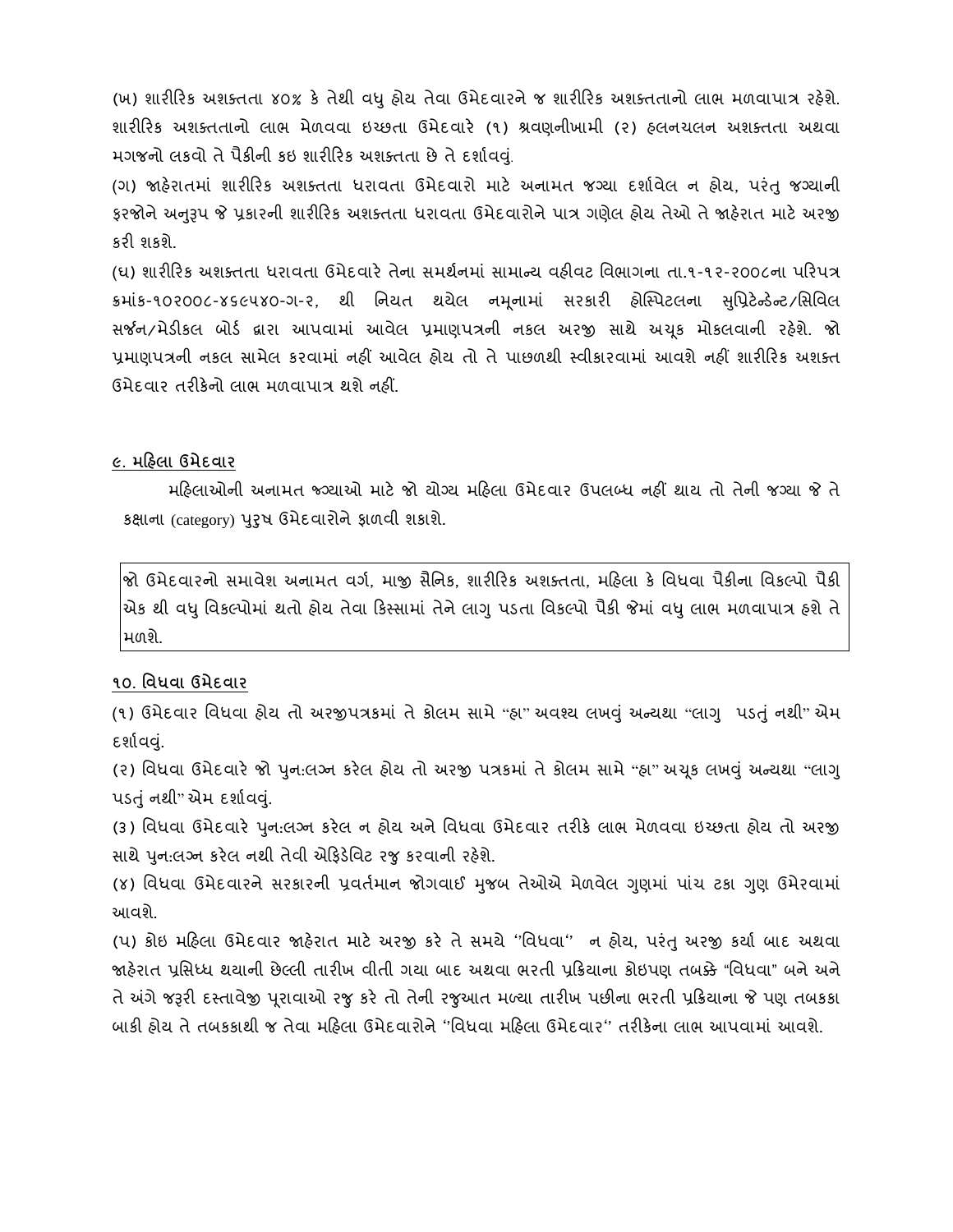#### **૧૧. ના વાાંધા પ્રમાણપત્ર:-**

(૧) ગજુ રાત સરકારના સરકારી/અધાસરકારી/સરકાર હસ્તકના કોપોરેશન/કાંપનીઓમાાં સેવા બજાવતા અધિકારીઓ/કર્મચારીઓ આયોગની જાહેરાતના સંદર્ભમાં બારોબાર અરજી કરી શકશે અને તેની જાણ ઉમેદવારે પોતાના વિભાગ/ખાતા/કચેરીને અરજી કર્યાની તારીખથી દિન-૭ માં અચૂક કરવાની રહેશે. જો ઉમેદવારના નિયોક્તા તરફથી અરજી મોકલવાની છેલ્લી તારીખ બાદ ૩૦ હદવસમાાં અરજી કરવાની પરવાનગી નહીં આપવાની જાણ કરવામાં આવશે તો તેઓની અરજી નામજુર કરી ઉમેદવારી રદ કરવામાં આવશે.

(૨) કેન્ર સરકારની અથવા અન્ય કોઇપણ રાજ્ય સરકારની નોકરીમાાં હોય તેવા ઉમેદવારે ખાતા મારફત અરજી મોકલવાની રહેશે અથવા આ અરજી સાથે નિમણૂક અધિકારીનું ના વાંધા પ્રમાણપત્ર રજુ કરવાનું રહેશે.

(૩) રૂબરૂ મુલાકાત સમયે ઉમેદવારે સક્ષમ અધિકારી દ્વારા આપવામાં આવેલ ના વાંધા પ્રમાણપત્ર રજુ કરવાનું રહેશે.

### **૧૨. ગેરલાયર્ ઉમેદવાર:-**

ગજુ રાત જાહરે સેવા આયોગ કે અન્ય જાહેર સેવા આયોગ અથવા અન્ય સરકારી/અધા સરકારી/સરકાર હસ્તકની સ ાંસ્થાઓ દ્વારા ઉમેદવાર ક્યારેય પણ ગેરલાયક ઠરાવેલ હોય તો તેની વવગત અરજીપત્રકમાાં આપવાની રહેશે. જો ઉમેદવારનો ગેરલાયકનો સમય ચાલુહશેતો આવા ઉમેદવારની અરજી રદ થવાનેપાત્ર બનશે.

# **૧૩. ફરજજયાત પનવપૃિ, રુખસદ, બરતરફ :-**

અગાઉ ઉમેદવારને સરકારી સેવા/સરકાર હસ્તકની કંપની કે બોર્ડ કોર્પોરેશનમાંથી ક્યારેય પણ ફરજિયાત નિવૃત્તિ, રૂખસદ કે બરતરફ કરવામાં આવેલ હોય તો અરજીપત્રકમાં તેની વિગત આપવાની રહેશે.

## **૧૪. અગત્યની જોગવાઇઓ:-**

(૧) આ જગ્યાની નિમણૂક માટે સીધી ભરતીથી પસંદગીની પક્રિયા અનુસરવાની થાય છે. જે માટે

વખતોવખત સુધાર્યા મુજબ The Gujarat Public Service Commission Procedure Rules અનુસાર ઉમેદવારોની પસંદગી પ્રાથમિક કસોટી અને રૂબરૂ મુલાકાત યોજીને કરવામાં આવશે. પ્રાથમિક કસોટીના ગુણક્રમાનુસાર જરૂરી અરજીઓની ચકાસણી કરી ઉમેદવારોની રૂબરૂ મુલાકાત માટેની પાત્રતા નક્કી કરાશે. આ કસોટીનું માધ્યમ આયોગ અન્યથા નક્કી કરશે નહીં તો ગજુ રાતી રહશે ે. પ્રાથવમક કસોટી સામાન્યત: અમદાવાદ/ગાાંધીનગર ખાતે લેવામાાં આવશે, અને ઉમેદવારોએ સ્વખર્ચે ઉપસ્થિત રહેવાનું રહેશે.

(૨) પ્રાથમિક કસોટીમાં મેળવેલ ગુણ આખરી પસંદગી માટે ગણવામાં આવશે. રૂબરૂ મુલાકાત માટે બોલાવવાના થતા ઉમેદવારોમાં, જો કોઇ ઉમેદવારોના પ્રાથમિક કસોટીમાં ૧૦% કે તેથી ઓછા ગુણ હશે તો તેમને રૂબરૂ મુલાકાત માટે પાત્રતા નક્કી કરવા અરજી ચકાસણીને પાત્ર ઉમેદવારોની યાદી માટે વિચારણામાં લેવામાં આવશે નહી.

(૩) પ્રાથમિક કસોટીમાં સામાન્ય અભ્યાસના ૧૦૦ ગુણમાટે ૧૦૦ પ્રશ્નો રહેશે અને સબંધિત વિષયના ૨૦૦ ગુણ માટે ૨૦૦ પ્રશ્નો રહેશે.

(૪) ઉમેદવારોની આખરી પસંદગી ૫૦ ટકા ગુણુભાર પ્રાથમિક કસોટીના ૩૦૦ ગુણમાંથી મેળવેલ ગુણ અને ૫૦ ટકા ગણુભાર રૂબરૂ મુલાકાતના ૧૦૦ ગુણમાંથી મેળવેલ ગુણના આધારે કરવામાં આવશે. એટલે કે પ્રાથમિક કસોટીમાં ૩૦૦ ગુણમાંથી મેળવેલ ગુણને ૫૦ ટકા ગુણુભાર અને રૂબરૂ મુલાકાતમાં ૧૦૦ ગુણમાંથી મેળવેલ ગુણને ૫૦ ટકા ગુણભાર ગણી કુલ ૧૦૦ ગુણમાંથી ગુણ આપવામાં આવશે.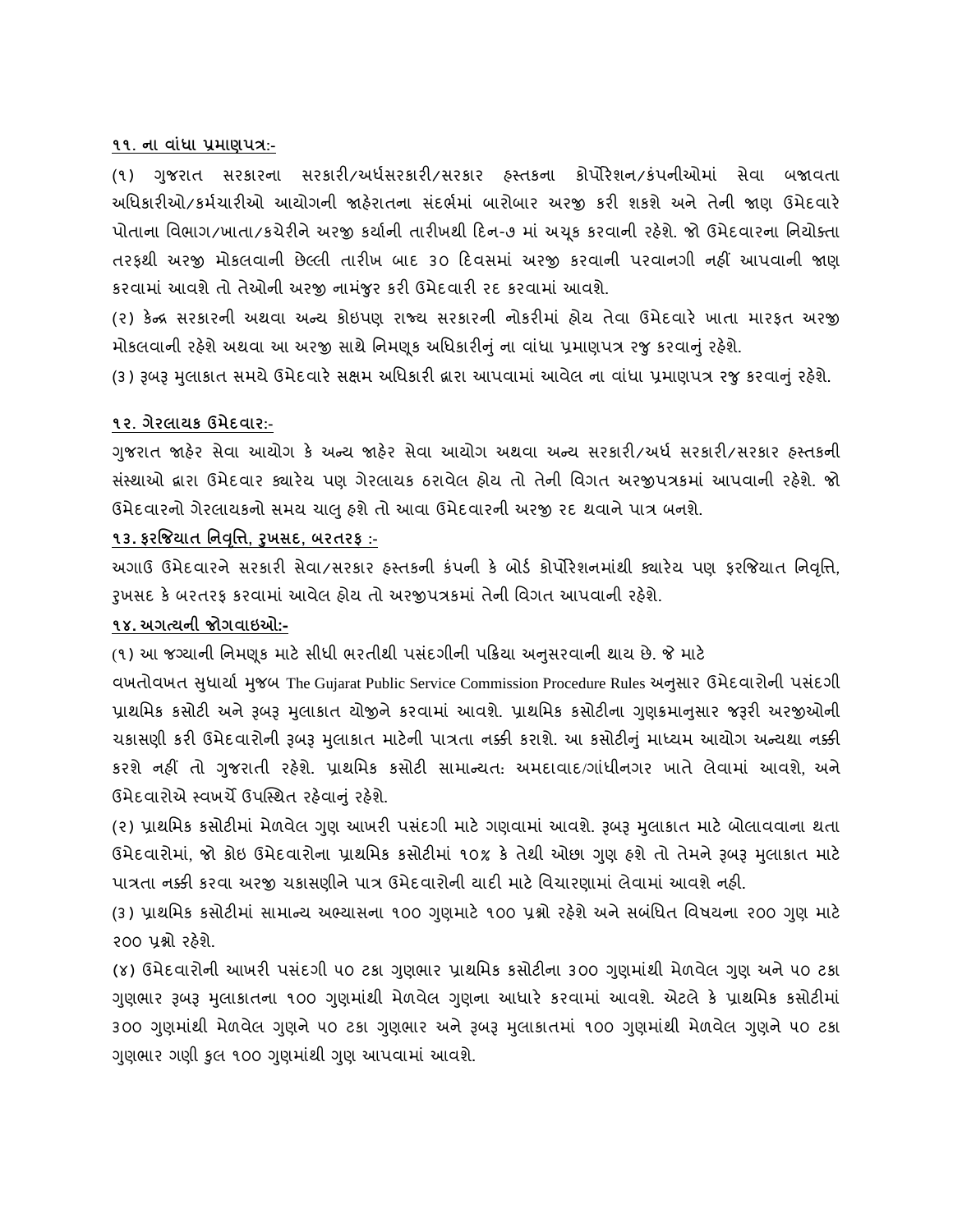સ્પષ્ટીકરણ:- જો ઉમેદવારે પ્રાથમિક કસોટીમાં ૩૦૦ ગુણમાંથી ૧૫૦ ગુણ મેળવેલ હશે અને રૂબરૂ મુલાકાતમાં ૧૦૦ ગુણમાંથી ૬૦ ગુણ મેળવશે તો લેખિત પ્રાથમિક કસોટીના ૫૦ ટકા ગુણભાર મુજબ ૨૫ ગુણ અને રૂબરૂ મુલાકાતના ૫૦ ટકા ગુણભાર મુજબ ૩૦ ગુણ એમ કુલ ૫૫ ગુણ થશે.

(૫) "સીધી પસંદગીથી ભરતી અન્વયે આયોગ દ્રારા પ્રસિધ્ધ થયેલ જાહેરાત માટે કુલ જ્ગ્યાની સંખ્યા સામે નોંધાયેલ કુલ On Line Application (Duplicate Application બાદ કયાા પછીની Valid on Line Applications) ની સ ાંખ્યા ૨૫ કરતા વધુ હોય, ત્યારે તે જાહેરાત અન્વયે પ્રથમ પ્રાથવમક કસોટી યોજવામાાં આવશે અને પ્રાથવમક કસોટીના પરિણામના આધારે ઉમેદવારો પાસેથી અરજી પત્રક અને જરૂરી દસ્તાવેજો મેળવી આગળની કાર્યવાહી કરવામાં આવશે. પરંતુ જો સીધી પસંદગીથી ભરતી અન્વયે પ્રસિધ્ધ થયેલ જાહેરાત અન્વયે, નોંધાયેલ કુલ on Line Valid Applications ની સંખ્યા ૨૫ કે તેથી ઓછી હોય તો આયોગનો આદેશ મેળવી નોંધાયેલ બધા જ ઉમેદવારો પાસેથી અરજીપત્રક તથા જાહેરાતની જોગવાઇઓ મુજબ તમામ દસ્તાવેજ મગાવી પ્રથમ અરજી ચકાસણી કર્યા બાદ પ્રાથમિક કસોટી યોજવામાાં આવશે."

(૬) પ્રાથવમક કસોટીમાાં ઉમેદવારને O.M.R. Sheet માાં જવાબ આપવા માટે A, B, C, D અને E એમ પાાંચ વવકલ્પ આપવામાાં આવશે, પાાંચમો વવકલ્પ E 'Not attended' તરીકેનો રહેશે. જો ઉમેદવારે તમામ વવકલ્પો ખાલી રાખ્યા હોય (encode કર્યા ન હોય) અથવા ખોટા જવાબ આપેલ હોય તો પ્રત્યેક નિશ્રિત ગુણના ૦.૩ Negative Marks કાપવામાં આવશે. અને જો પાંચમો વિકલ્પ E 'Not attended' એનકોડ કરેલ હોય તો "શુન્ય" ગણ કાપવાના રહેશે. અર્થાત માત્ર E 'Not attended' વવકલ્પ જ encode કયો હશેતો તેપ્રશ્ન માટેકોઇ નેગેટીવ ગણુ કાપવામાાં આવશેનહીં. (૭) રૂબરૂ મુલાકાતમાં આયોગની સુચનાઓ /ધોરણો મુજબ જાહેરાતમાં દર્શાવેલ કેટેગરીવાઈઝ જગ્યાની સંખ્યાને ધ્યાને લઈ નીચે મુજબ અનુસરવાનું રહેશે.

| કુલ જગ્યાઓ     | કુલ જગ્યાઓ પૈકી રૂબરૂ મુલાકાત માટે બોલાવવામાં આવનાર ઉમેદવારોની સંખ્યા |
|----------------|-----------------------------------------------------------------------|
| ०१             | ΟS                                                                    |
| ०२             | 0C                                                                    |
| O3             | ٩O                                                                    |
| ૦૪ કે તેથી વધુ | કુલ જગ્યાઓથી ૦૩ ગણા                                                   |

(૮) પ્રાથમિક કસોટીમાં મેળવેલ ગણ આખરી પસંદગી માટે ગણવામાં આવશે. તેમજ ઉપર્યુક્ત કોલમમાં દર્શાવેલ સંખ્યા પ્રમાણે રૂબરૂ મુલાકાત માટે બોલાવવાના થતા ઉમેદવારોમાં, જો કોઇ ઉમેદવારના પ્રાથમિક કસોટીમાં ૧૦ ટકા કે તેથી ઓછા ગુણ હશે તો રૂબરૂ મુલાકાતને પાત્ર ગણવામાં આવશે નહીં.

(૯) પ્રાથમિક કસોટી અને રૂબરૂ મુલાકાતમાં મેળવેલ ગુણના આધારે આખરી પસંદગી ચાદી અને પ્રતિક્ષા ચાદી તૈયાર કરવામાાં આવશે. જાહેરાતમાાં જો મહહલાઓ, માજી સૈવનકો તથા શારીહરક રીતે અશક્ત ઉમેદવારો માટે અનામત જગાઓ હોય, અને મેળવેલ ગુણના આધારે, જો જાહેરાતમાં દર્શાવેલ અનામત જગાની સંખ્યા સામે પુરતી સંખ્યામાં મહિલા/માજી સૈનિક/શારીરિક રીતે અશક્ત ઉમેદવારોનો પસંદગી યાદીમાં સમાવેશ ન થતો હોય તો, સબંધિત કેટેગરીના કટ ઓફ માર્કસ ના ૧૦% જેટલું ધોરણ હળવું કરીને કુલ અનામત જગાઓ પૈકી બાકી રહેતી અનામત જગાઓ સામે મહિલા/માજી સૈનિક/શારીરિક રીતે અશક્ત ઉમેદવારોનો પસંદગી યાદીમાં સમાવેશ કરવાનો રહેશે.

#### **૧૫. રૂબરૂ મલુ ાર્ાત:-**

(૧) રૂબરૂ મુલાકાત આયોગની કચેરી ખાતે જ લેવામાં આવશે.પ્રાથમિક કસોટીના પરિણામના આધારે રૂબરૂ મુલાકાત માટે પાત્ર થતા ઉમેદવારે રૂબરૂ મુલાકાત માટે પોતાના ખર્ચે અને ફરજિયાતપણે ઉપસ્થિત થવાનું રહેશે. તેમજ જે ભરતી પ્રસંગો અન્વયે શારીરિક ક્ષમતા કસોટી અને /અથવા શારીરિક માપદંડ ચકાસણીની જોગવાઇ છે. તેવા તમામ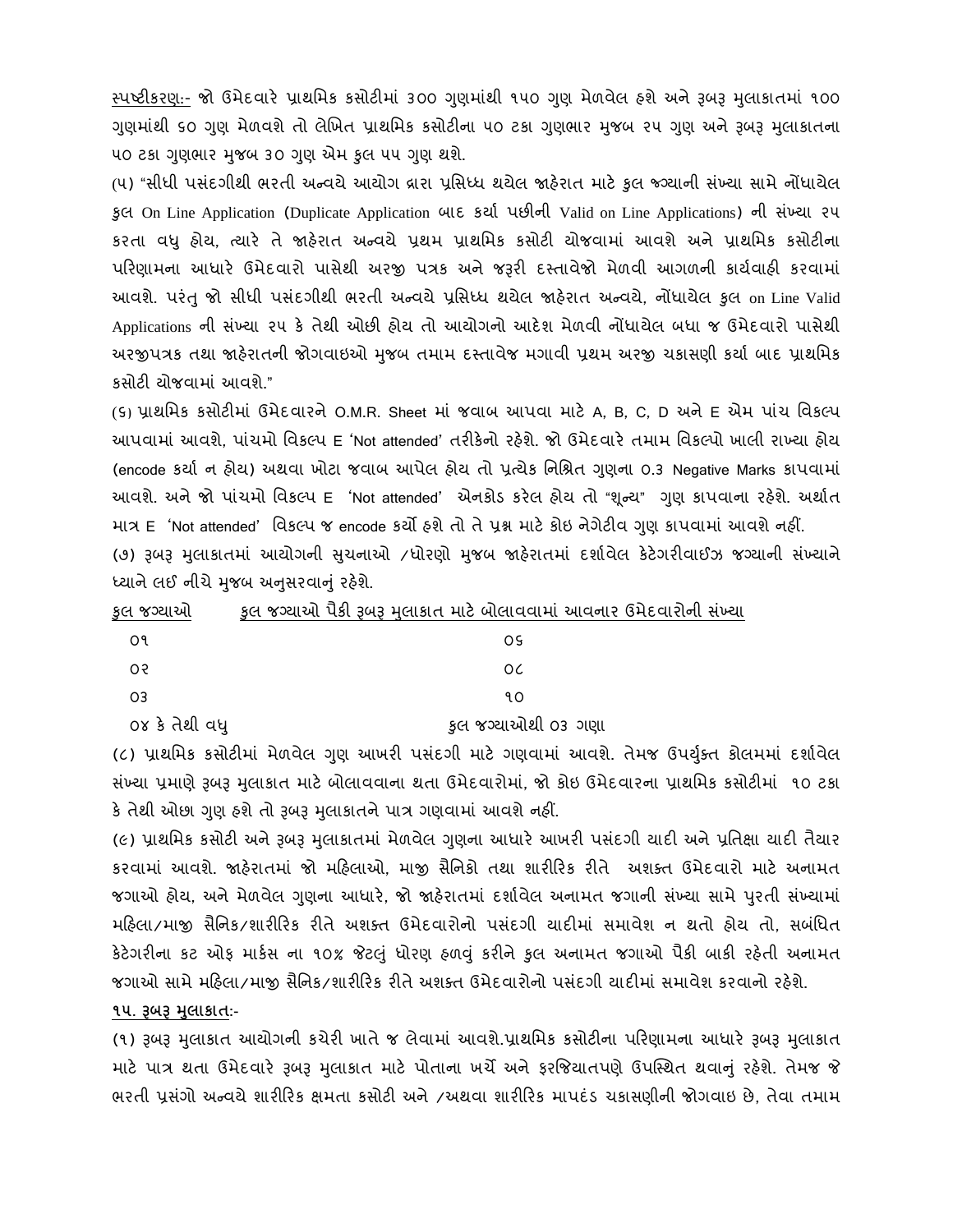તબક્કે ઉમેદવારે ફરજિયાતપણે ઉપસ્થિત રહેવાનું રહેશે. ઓ ઉમેદવાર ભરતી પ્રક્રિયાના કોઇ પણ તબક્કે ગેરહાજર રહેશી તો તેમની ઉમેદવારી રદ કરવામાં આવશે."

(૨) અનુસુચિત જાતિ, અનુસુચિત જનજાતિ તથા સા.શૈ.પ.વર્ગના તથા બેરોજગાર ઉમેદવારો કે જેઓના માતા-પિતાની વાર્ષિક આવક આવકવેરાને પાત્ર ન હોય તેઓને તેમના રહેઠાણના સ્થળેથી રૂબરૂ મુલાકાત માટે આવવા તથા જવા માટે ગુજરાત એસ.ટી. નિગમ દ્વારા નિયત થયેલ ટિકિટના દર પ્રમાણે બસ ભાડું મળવાપાત્ર થશે. આ માટે ઉમેદવારે રૂબરૂ મુલાકાતના દિવસે નિયત ફોર્મ ભરવાનુ રહેશે અને તેની સાથે અસલ ટિકિટ રજુ કરવાની રહેશે.

(૩) રૂબરૂ મુલાકાતના દિવસે રૂબરૂ મુલાકાતના પત્રમાં દર્શાવવામાં આવેલ અસલ પ્રમાણપત્રો રજુ કરવાના રહેશે. જો ઉમેદવાર અસલ પ્રમાણપત્ર રજુ કરશે નહીં તો તેઓ રૂબરૂ મુલાકાત માટે પાત્ર બનશે નહીં તેની ખાસ નોંધ લેવી.

(૪) સીધી ભરતી માટે ઇન્ટરવ્યુ કમિટી દ્વારા રૂબરૂ મુલાકાતમાં ઉમેદવારના એકંદર દેખાવ (Overall Performance) ને ધ્યાનેલેવામાાં આવશેઅનેઇન્ટરવ્યુકવમટી ઇન્ટરવ્યુદરમ્યાન ઉમેદવારના Overall Performance ને ધ્યાનમાાં રાખી ચર્ચા વિચારણા કર્યા બાદ સર્વાનમતે ગુણ આપશે.

## **૧૬. નીિેદશાકવ્યા મજુ બની અરજીઓ રદ ર્રવામાાં આવશે. (આ યાદી માત્ર દષટાાંત સ્વરૂપેછેજે સપાં ણૂ ક નથી)**

- (૧) આયોગના ઓનલાઇન મુસદ્દા મુજબ અરજી કરેલ ન હોય
- (૨) અરજીમાં દર્શાવેલ વિગતો અધૂરી કે અસંગત હોય.
- (૩) અરજીમાાં ઉમેદવારે સહી અપલોડ કરેલ ન હોય.
- (૪) અરજી ફેક્સથી અથવા ઈ-મેઇલથી મોકલાવેલ હોય.
- (૫) અરજીમાં પાસપોર્ટ સાઈઝનો ફોટોગ્રાફ અપલોડ કરેલ ન હોય.
- (૬) અરજી સાથે પુરેપુરી ફી ભરેલ ન હોય.

(૭) અનુસૂચિત જાતિ, અનુસૂચિત જનજાતિ, સા.શૈ.પ.વર્ગ તથા શારીરિક અશક્તતા ધરાવતા ઉમેદવારે અરજીપત્રક સાથે સક્ષમ અવધકારી દ્વારા અપાયેલ પ્રમાણપત્રની નકલ રજુકરેલ ન હોય.

- (૮) માજી સૈનિક ઉમેદવારે ડિસ્ચાર્જ બુકની નકલ રજુ કરેલ ન હોય
- (૯) ઉમેદવારે શૈક્ષણિક લાયકાતના સંદર્ભમાં માર્કશીટ/પદવી પ્રમાણપત્રની નકલ રજુ કરેલ નહોય.

(૧૦) જન્મ તારીખ માટે એસ.એસ.સી.ઇ.પ્રમાણપત્રની નકલ રજુકરેલ ન હોય.

(૧૧) ઉમેદવારે અરજીપત્રકમાં અનુભવ દર્શાવેલ હોય (જેના આધારે પાત્રતા નક્કી કરવાની થતી હોય) પરંતુ તેના સમર્થનમાં પ્રમાણપત્ર રજુ કરેલ ન હોય અથવા તો રજુ કરેલ પ્રમાણપત્રમાં તેઓનો અનુભવનો સમયગાળો, મળપગાર, કુલપગાર અને અનુભવનો પ્રકાર દર્શાવેલ ન હોય તથા સંસ્થાના લેટરપેડ ઉપર ન હોય.

**(૧૨) ઓનલાઈન જાહેરાતની અરજી ર્રવાની રીત ક્રમાાંર્:૧૫ નીિેસિુ વેલ (ઉમેદવારોનેસબપાંધત) પ્રમાણપત્રો અને જેના આધારે પાત્રતા નક્કી ર્રવાની થતી હોય તેવા લાગુપડતા આધાર પરુાવાની પ્રમાચણત ર્રેલ નર્લો આયોગને મોર્લવામા આવેલ અરજીપત્રર્ સાથેજોડેલ નહીં હોય તેવા ઉમેદવારોની અરજી અધરુી ગણીનેરદ ગણવામા આવશે. ૧૭. પનમણ ૂર્:-**

(૧) ઉપરની જાહેરાત સંબંધમાં નિમણૂક માટે પસંદ થયેલા ઉમેદવારની સરકારશ્રીના સંબંધિત વિભાગને આયોગ દ્વારા ભલામણ કરવામાં આવશે. ઉમેદવારોએ આખરી નિમણૂક પત્ર મેળવતાં પહેલાં કોમ્પ્યુટર અંગેની સીસીસી અથવા તેની સમકક્ષ રાજ્ય સરકાર વખતો વખત નક્કી કરે તેવી લાયકાત મેળવી લેવાની રહેશે. આ પ્રકારની લાયકાત નહીં ધરાવનાર ઉમેદવાર વનમણ ૂકને પાત્ર બનશે નહીં.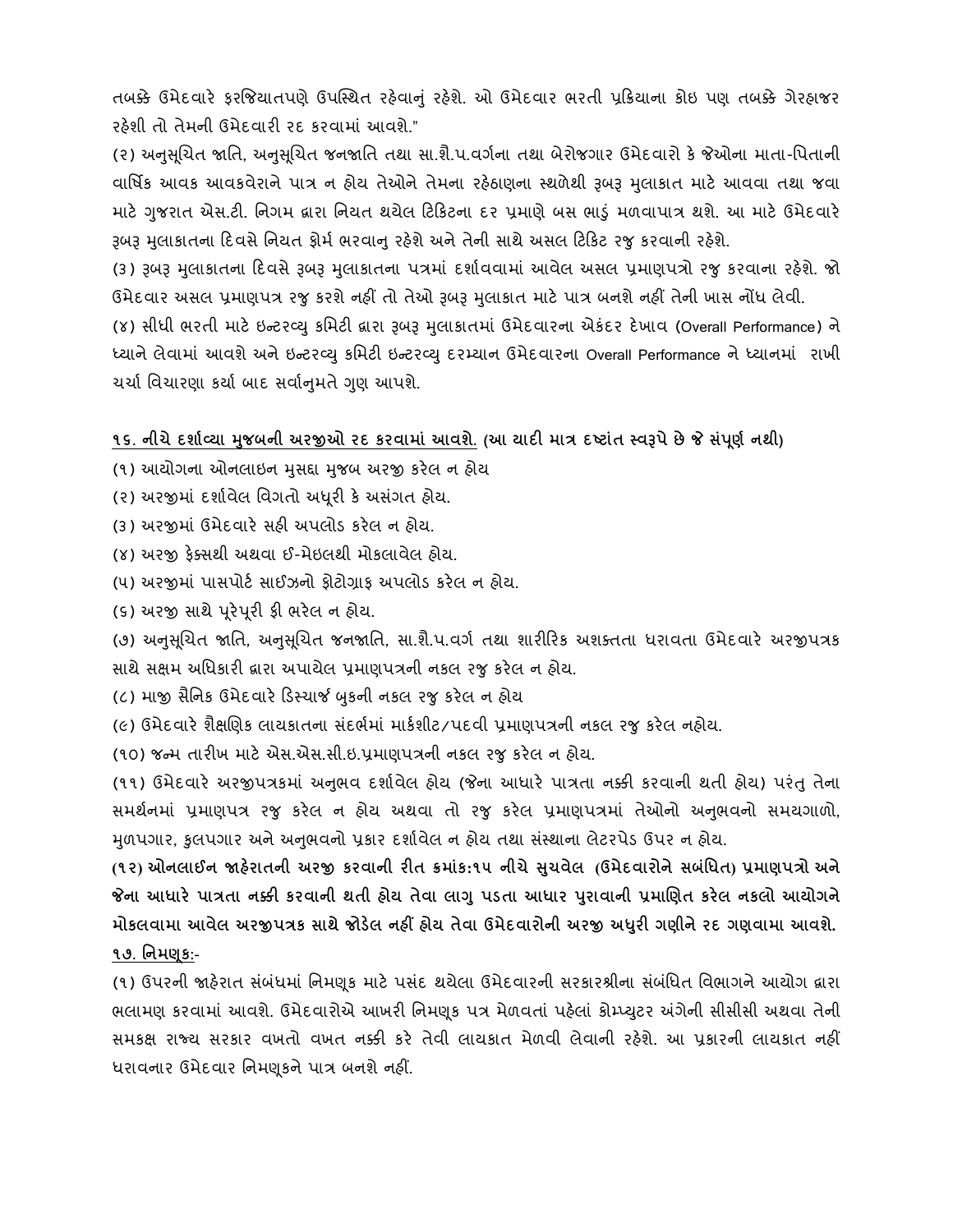(૨) વનમણ ૂક અંગેની સઘળી કાયાવાહી સરકારશ્રી દ્વારા કરવામાાં આવતી હોવાથી આ અંગેનો કોઇપણ પત્રવ્યવહાર આયોગ ધ્યાને લેશેનહીં.

(૩) ઉમેદવારે તેની શૈક્ષણિક લાયકાત/અનુભવ/ઉંમર વગેરેના સમર્થનમાં રજુ કરેલ પ્રમાણપત્રો કોઇપણ તબક્કે અયોગ્ય માલમુ પડશેતો તેની ઉમેદવારી રદ થશેતેમજ ભલામણ બાદની વનમણકૂ પણ રદ થવાને પાત્ર રહેશે અને આવા ઉમેદવાર ભારતીય ફોજદારી ધારા હેઠળની કાર્યવાહીને પાત્ર થશે, જેથી ઉમેદવારને સલાહ આપવામાં આવે છે કે, તેમણે રજુ કરેલા પ્રમાણપત્રો ખુબ જ ચોકસાઈથી પૂર્ણ રીતે ખરાઈ કર્યા બાદ જ આયોગમાં રજુ કરવા.

**૧૮ . ગેરવતકણર્ાંૂ અંગેદોપર્ત ઠરેલા ઉમેદવારો પવરૂધ્ધ પગલાાં**

ઉમેદવારોને આથી ચેતવણી આપવામાં આવે છે કે તેઓ એ અરજીપત્રકમાં કોઇપણ પ્રકારની ખોટી માહિતી દર્શાવવી નહી, તેમજ આવશ્યક માહિતી છૂપાવવી નહી, ઉપરાંત તેઓએ રજુ કરેલ અસલ દસ્તાવેજો કે તેની પ્રમાણિત નકલમાં કોઇપણ સંજોગોમાં સુધારો અથવા ફેરફાર અથવા બીજા કોઇપણ ચેડાં કરવા નહીં અથવા તેઓએ આવા ચેડાં કરેલ/બનાવટી દસ્તાવેજો રજુ કરવા નહી, જો એક જ બાબતના બે કે તેથી વધુ દસ્તાવેજોમાં અથવા તેની પ્રમાણિત નકલમાાં કોઇપણ પ્રકારની અચોકસાઇ અથવા વવસગાં તતા જણાય તો તે વવસગાં તતાઓ બાબતની સ્પષ્ટતા રજુ કરવી.જો કોઇ ઉમેદવાર આયોગ દ્વારા દોવષત જાહેર થયેલ હોય અથવા થાય તો,

(૧) તેઓની ઉમેદવારી અંગે કોઇપણ રીતે યોગ્યતા પ્રા્ત કરવા,

(ર) નામ બદલીને પરીક્ષા આપવી,

(3) કોઇ અન્ય વ્યક્તિ દ્વારા છળકપટથી કામ પૂર્ણ કરાવ્યુ હોય,

(૪) બનાવટી દસ્તાવેજ રજુ કર્યા હોય,

(પ) અગત્યની બાબત છુપાવવા અથવા દોષમકુત અથવા ખોટા વનવેદનો કરેલ હોય,

(૬) તેઓની ઉમેદવારી અંગે કોઇપણ અવનયવમત કેઅનબુચત ઉપાયોનો સહારો લીધો હોય,

(૭) કસોટી સમયે કોઇ અનબુચત સાધનોનો ઉપયોગ કયો હોય,

(૮) ઉત્તરવહીમાં અશ્લીલ ભાષા કે અશિષ્ટ બાબતો સહિતની અસંગત બાબતો રજુ કરેલ હોય,

(૯) પરીક્ષા ખંડમાં કોઇપણ રીતની ગેરવર્તણૂક આચરવી, જેવી કે અન્ય ઉમેદવારની જવાબવઠીની નકલ કરવી, પુસ્તક, ગાઇડ, કાપલી તેવા કોઇપણ છાપેલ કે હસ્તલિખિત સાહિત્યની મદદથી અથવા વાતચિત દ્વારા કે કોઇ સાંકેતિક રીતેનકલ કરવા કે અન્ય ઉમેદવારોને નકલ કરાવવાની ગેરરીતીઓ પૈકી કોઇપણ ગેરરીતી આચરવા માટે,

(૧૦) આયોગ દ્વારા પરીક્ષાની કામગીરી અંગે વનયકુત થયેલા કમાચારીઓને પજવણી કરવી, કોઇપણ પ્રકારની શારીહરક ઇજા પહોચાડવી, અથવા

(૧૧) ઉપરોકત જોગવાઇઓમાાં ઉલ્લેખાયેલ દરેક અથવા કોઇપણ કૃત્ય કરવા કે કરાવવા તેણે કે સીધી અથવા આડકતરી રીતે આયોગ પરદબાણ લાવનાર ઉમેદવાર નીચે દશાાવેલ વશક્ષા ઉપરાાંત આપો આપ પ્રયત્ન કયો હોય, ફોજદારી કાયાવાહીનેપાત્ર બનશે.

(ક) આયોગ દ્વારા તેપસ ાંદગીના ઉમેદવાર તરીકે ગેરલાયક ઠરાવી શકાશે, અને/અથવા

(ખ) તેને આયોગ લે તેવી કોઇપણ પરીક્ષા કે કોઇપણ રૂબરૂ મુલાકાત માટે કાયમી કે મુકરર મુદત માટે

(૧) આયોગ દ્વારા લેવાનાર કોઇપણ પરીક્ષા કે પસંદગી માટે, અને

(ર) રાજય સરકાર હેઠળની કોઇપણ નોકરીમાાંથી સરકાર દ્વારા ગેરલાયક ઠરાવી શકાશે અને

(ગ) જો સરકારી સેવામાં અગાઉથી જ હોય તો તેના વિરૂધ્ધ સમુચિત નિયમો અનુસાર શિસ્તભંગના પગલાં લઇ શકાશે.

(૧ર) ઉપરોકત વવગતોમાાં વનહદિષ્ટ કરેલ વશક્ષા કરતા પહેલા આયોગ/સરકાર દ્વારા ઉમેદવારને/કમાચારીને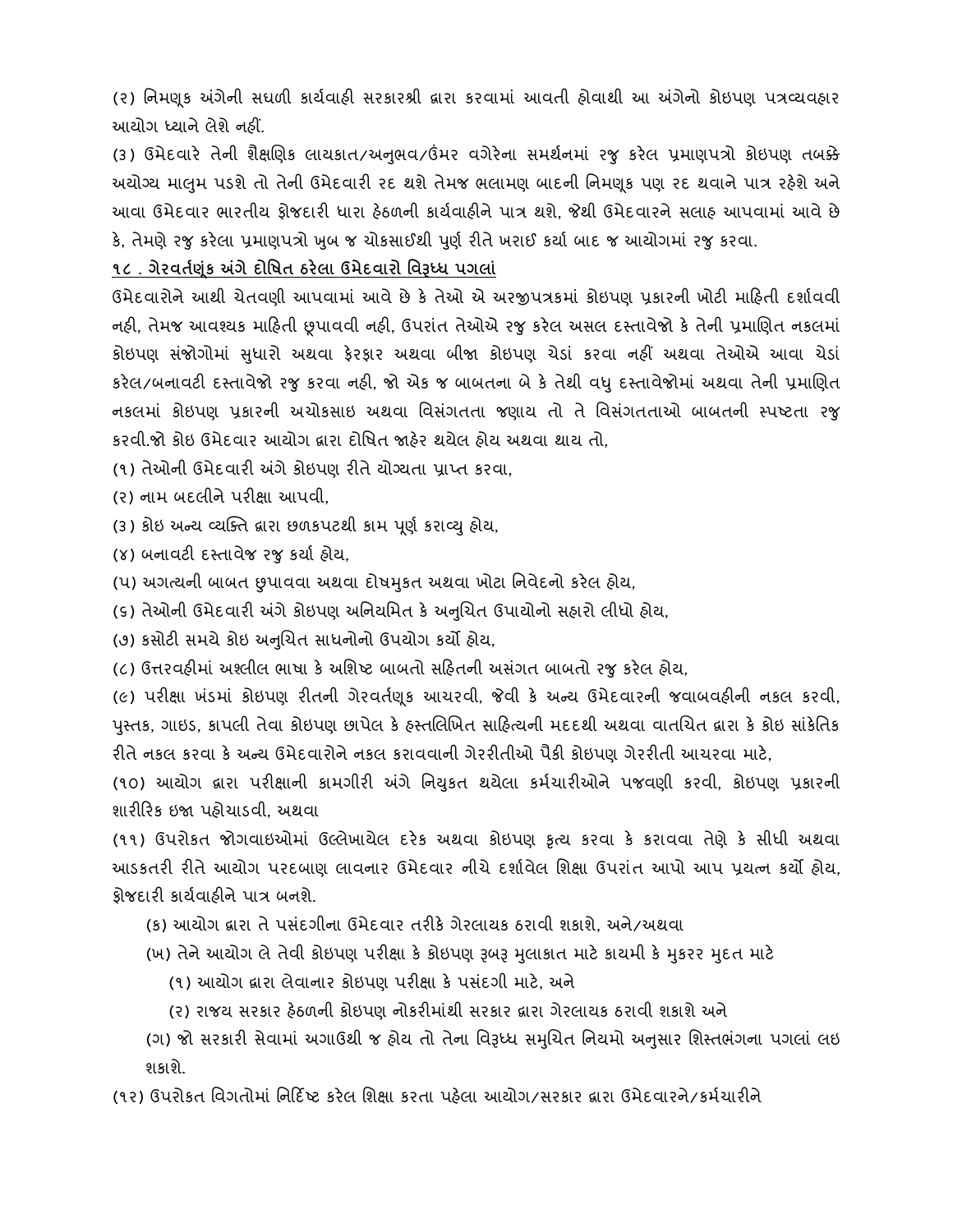(૧) આરોપનામામાાં તેમની સામેના સ્પષ્ટ આરોપો અથવા કેસના પ્રકાર બાબતે,

(૨) લેખીતમાં શિક્ષા અંગે બચાવનામું હકીકત રજુ કરવા અને

(૩) શિક્ષા અંગે નિયત સમય મર્યાદામાં રૂબરૂ રજુઆત કરવાની તક આપવામાં આવશે.

Le  $\sqrt{1-\epsilon}$ 

 **(સચિન પટવધકન) સયાં ક્ુત સચિવ ગજુ રાત જાહરે સેવા આયોગ**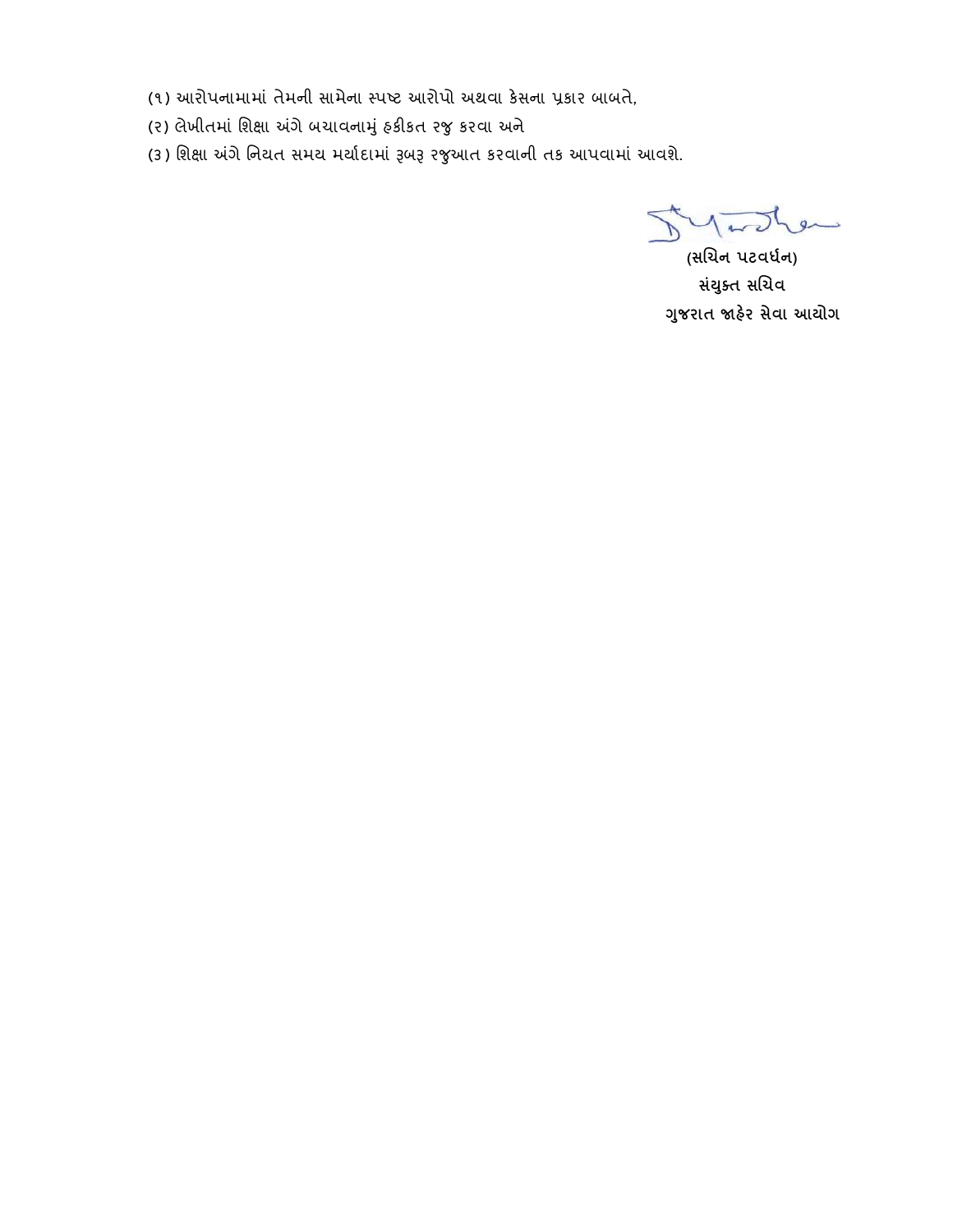## **Online અરજી ર્રવાની તથા અરજી ફી ભરવાની રીત:-**

**આ જાહરે ાતના સદાં ભકમાાં આયોગ દ્વારા ઓન લાઈન જ અરજી સ્વીર્ારવામાાં આવશે.** ઉમેદવાર **તા.૧૬/૦૮/૨૦૧૮, ૧૩.૦૦ ર્લાર્ થી તા. ૩૧/૦૮/૨૦૧૮,** ૧૩.૦૦ કલાક સધુ ીમાાં [https://gpsc-ojas.gujarat.gov.in](https://gpsc-ojas.gujarat.gov.in/) પર અરજી પત્રક ભરી શકશે. **ઉમેદવારે અરજી ર્રવા માટે નીિે મજુ બના Steps (૧) થી (૧૬)અનસુ રવાના રહશે ે. Confirmation Number મળ્યા પછી જ અરજી માન્ય ગણાશે.**

**(૧)** સૌ પ્રથમ [https://gpsc-ojas.gujarat.gov.in](https://gpsc-ojas.gujarat.gov.in/) પર જવ.ુાં

- **(૨)** Apply On line પર Click કરવ.ુાં આ પ્રમાણે click કરવાથી (1) More Detailsતથા (2) Apply Nowબટન દેખાશે. સૌપ્રથમ More Details પર Click કરીને જાહેરાતની બધી જ વવગતોનો અભ્યાસ ઉમેદવારોએ કરવો અને ત્યારબાદ Apply Now બટન ક્લિક કરવું.
- **(૩) પપડડયાડિશીયન, ,ગજુ રાત આરોગ્ય અનેતબીબી સેવા (તજજ્ઞ સેવા), વગક-૧** ઉપર click કરવાથી જગ્યાની વિગતો મળશે
- **(૪)** તેની નીચે Apply Now પર Click કરવાથી Application Format દેખાશે. Application Format માાં સૌ પ્રથમ **"Personal Details"** ઉમેદવારે ભરવી. (અહીં લાલ ફુદરડી (\*) વનશાની હોય તેની વવગતો ફરજજયાત ભરવાની રહેશે.) "Personal Details" માાં જ્યાાં Mobile Number અને email ID માાંગ્યા છે, તેની વવગત લખવી જેથી જરૂર જણાયે આયોગ ઉમેદવારને માહિતગાર કરી શકે.
- **(૫)** Personal Details ભરાયા બાદ Educational Details ભરવા માટે Educational Details પર click કરવુાં અને પોતાની શૈક્ષણિક વિગતો ભરવી.
- **(૬)** Additional Qualification પર "click" કરી Additional Qualification ભરવી.
- **(૭)** Experience Details પર "click" કરવુાં અનેExperience Details ભરવી. વધુExperience ઉમેરવા માગતા હોવ તો Add. More Exp.પર "click" કરી Details ભરવી.
- **(૮)** Additional Information પર "click" કરી ત્યાાં માહહતી ભરવી. જે વધારાનો અનભુ વ ojas module માાં સમાવવષ્ટ ન થતો હોય, તો સાદા કાગળ પર ojasમાં જણાવ્યા મુજબના અનુભવના કોઠા પ્રમાણે આપે વધારાના અનુભવની વિગત ઉમેરીને મોકલવી.
- **(૯)** તેની નીચે "Self-declaration" માાં Yes / No પર clickકરવ.ુાં
- **(૧૦)** હવે save પર "click"કરવાથી તમારો Data Save થશે. અહીં ઉમેદવારનો Application Number generate થશે. જે ઉમેદવારે સાચવીને રાખવાનો રહેશે અને હવે પછી આ જાહેરાતના સંદર્ભમાં આયોગ સાથેના કોઈ પણ પત્ર વ્યવહારમાાં તે દશાાવવાનો રહેશે.
- **(૧૧)** જો આપની અરજીપત્રકમાાં કોઇ સધુ ારા-વધારા કરવાના હોય તો Edit Applicationમાાં જઇને કરી શકાશે, આ સવુવધા અરજી Confirm કરતાાં પહેલા ઉપલબ્ધ છે. **એર્ વખત અરજી Confirmથઇ ગયા બાદ આ સપુવધા ઉપલબ્ધ રહશે ેનહીં.**
- **(૧૨)** હવે પેજના ઉપરના ભાગમાાં upload photoપર click કરો અહીં તમારો application number type કરો અને તમારી Birth date type કરો. ત્યાર બાદ ok પર click કરો. અહીં, photo અને signature uploadકરવાના છે. (ફોટાનુાં માપ ૫ સે.મી. ઊંચાઇ અને ૩.૬ સે.મી પહોળાઈ અને signatureનુાં માપ ૨.૫ સે.મી. ઊંચાઇ અને ૭.૫ સે.મી. પહોળાઈ રાખવી) photo અનેsignature uploadકરવા સૌ પ્રથમ તમારો photo અને signature .jpg Formatમાાં (10 KB) સાઇઝથી વધારે નહીં તે રીતે Computer માાં હોવા જોઇએ.) "Browse" Button પર click કરો હવે Choose Fileના સ્ક્રીનમાાંથી જે ફાઇલમાાં jpg Formatમાાં તમારો photo storeથયેલ છે તે ફાઇલને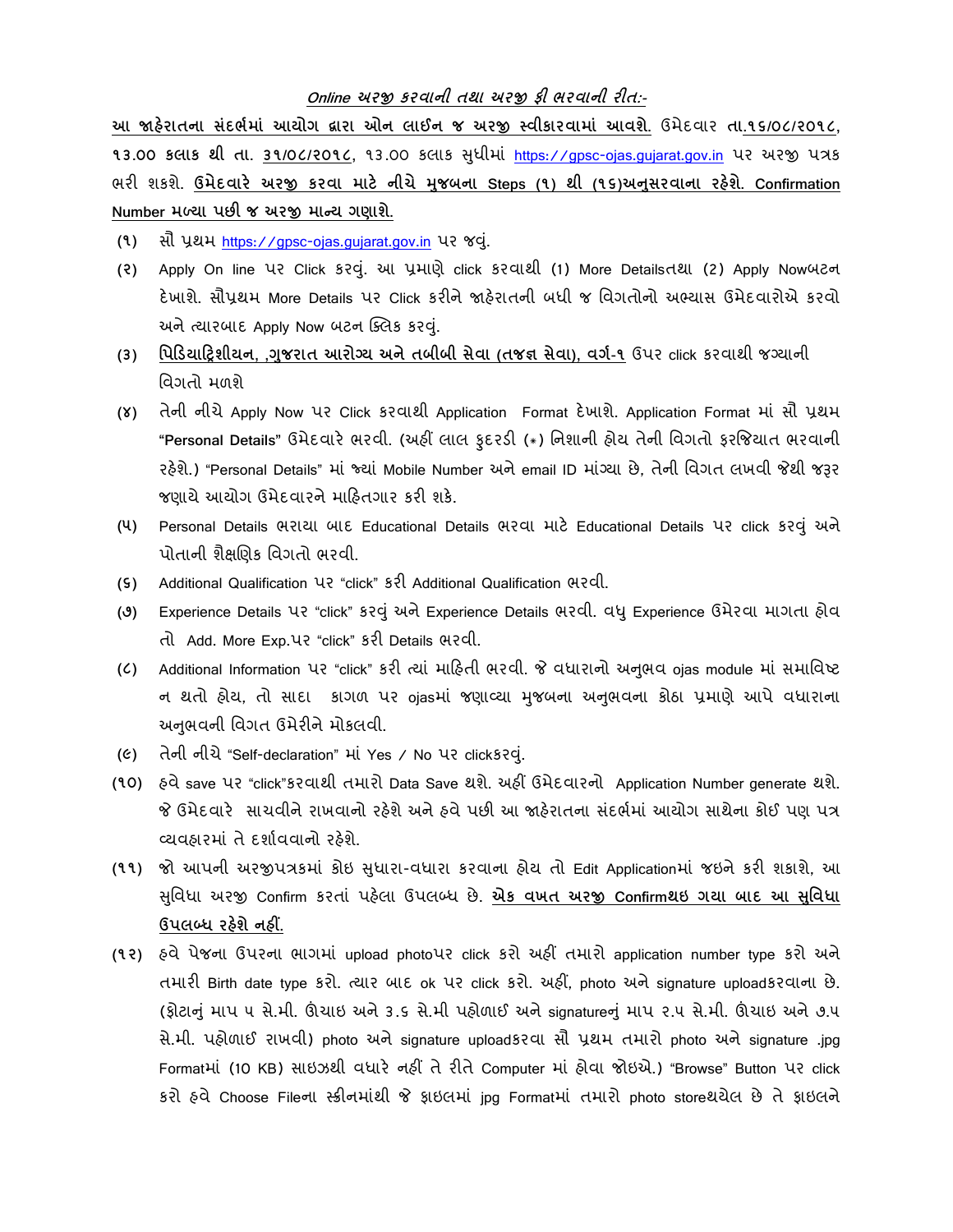ત્યાાંથી Select કરો અને "Open" Button નેclickકરો. હવે "Browse" Button ની બાજુમાાં "Upload "Button પર Click કરો હવેબાજુમાાં તમારો photoદેખાશે. હવે આજ રીતે signature પણ uploadકરવાની રહેશે.

**(૧૩)** હવે પેજના ઉપરના ભાગમાાં "Confirm Application" પર click કરો અને "Application number" તથા Birth Date Type કર્યા બાદ Ok પર click કરવાથી બે (૨) બટન ૧: Application preview ૨: confirm application દેખાશે. ઉમેદવારે "Application preview" પર ક્લીક કરી પોતાની અરજી જોઈ લેવી. અરજીમાં સુધારો કરવાનો જણાય, તો Edit Application ઉપર click કરીને સુધારો કરી લેવો. અરજી confirm કર્યા પહેલા કોઇપણ પ્રકારનો સુધારો અરજીમાં કરી શકાશે. પરંતુ. અરજી confirm થઇ ગયા બાદ અરજીમાં કોઇપણ સુધારો થઇ શકશે નહીં. જો અરજી સુધારવાની જરૂર ન જણાય તો જ confirm application પર ક્લીક કરવું. Confirm application પર ક્લીક કરવાથી ઉમેદવારની અરજીનો આયોગમાાં online સ્વીકાર થઈ જશે. અહીં "confirmation number" generate થશે જે હવે પછીની બધી જ કાયાવાહી માટે જરૂરી હોઈ, ઉમેદવારે સાચવવાનો રહેશે. Confirmation number વસવાય કોઇપણ પત્રવ્યવહાર કરી શકાશે નહીં **Confirm થયેલ અરજીપત્રર્ની પપ્રન્ટ અચર્ૂ ર્ાઢી રાખવી.**

**(૧૪) સામાન્ય ર્ેટેગરીના ઉમેદવારે ભરવાની થતી ફી નીિેના બેપવર્લ્પો પૈર્ી ર્ોઈ પવર્લ્પથી ભરી શક્શ.ે**

 **(૧) પોસ્ટ ઓફીસમાાં** : "Print Challan" ઉપર કલીક કરીને વપ્રન્ટેડ ચલણની નકલ કાઢવાની રહેશે. આ વપ્રન્ટેડ ચલણની નકલ લઇનેનજીકની કોમ્્યટુરની સવુવધા ધરાવતી પોસ્ટ ઓહફસમાાં જવાનુાં રહશે ે. પોસ્ટ ઓફીસમાં રૂ. ૧૦૦/- આયોગની ફી + પૉસ્ટલ સર્વિસ ચાર્જ તારીખ ૩૧/૦૮/૨૦૧૮ સુધીમાં ભરવાની રહેશે અને ફી ભર્યા અંગેનું ચલણ મેળવવાનું રહેશે. આ ચલણ તથા confirm થયેલ અરજીપત્રક સાથે જોડવાના આવશ્યક સ્વય ાં પ્રમાબણત કરેલ પ્રમાણપત્રો(૧) જન્મ તારીખના પરુ ાવા માટે એસ.એસ.સી. ક્રેડીટ સટીફીકેટની નકલ (૨) નિયત શૈ.લા ના ડીગ્રી પ્રમાણપત્રની નકલ અને ડીગ્રીના અંતીમ વર્ષની માર્ક્સીટની નકલ (૩) સબંધિત કાઉન્સિલના રજીસ્ટ્રેશનની નકલ (૪) અનુભવના પ્રમાણપત્ર નકલ (૫) નામ / અટકમાં ફેરફાર કરાવેલ હોય તો સરકારી ગેઝેટની નકલ / પરણીત મહહલા ઉમેદવારે મેરેજ રજીસ્રેશનની નકલ (૬) શારીરિક રીતે અશક્ત ઉમેદવારે સા.વ.વિભાગના તા.૧/૧૨/૨૦૦૮ના પરીપત્રથી નિયત થયેલ નમના મજુ બનુ પ્રમાણપત્ર (૭) અન્ય લાગુપડ્તા હોય તેવા આધાર/પરુાવા અચકુ જોડીને**આયોગ દ્વારા જ્યારે મગાં ાવવામાાં આવે ત્યારે અરજીપત્રર્ ચબડાણો સડહત તથા ફી ભરેલા િલણની નર્લ સાથે રૂબરૂ/આર.પી.એ.ડી./સ્પીડપોસ્ટથી મોર્લવાના રહશે ેઅથવા આયોગની ર્િેરીમાાં રૂબરૂમાાં આપી જવાના રહશે ે.**

 **(૨) ઓન લાઈન ફી : જમા ર્રાવવા માટે** "Print Challan" ઉપર કલીક કરીને વવગતો ભરવી અને ત્યાાં "Online Payment of Fee" ઉપર ક્લીક કરવું. ત્યારબાદ આપેલ વિકલ્પોમાંથી "Net Banking Fee" અથવા "Other Payment Mode" ના વિકલ્પોમાંથી યોગ્ય વિકલ્પ પસંદ કરવો અને આગળની વિગતો ભરવી. ફી જમા થયા બાદ આપની ફી જમા થઈ ગઈ છે તેવું Screen પર લખાયેલું આવશે અને e-receipt મળશે. જેનીPrint કાઢી લેવી. જો પ્રહક્રયામાાં કોઈ ખામી હશે તો Screen પર આપની ફી ભરાયેલ નથી તેમ દેખાશે.

**(૧૫)** અનામત વગાના ઉમેદવારો (ફી માથાં ી મહુકતઅપાયેલ ઉમેદવારો) એ confirmથયેલઅરજીપત્રક તે સાથે જોડવાના આવશ્યક સ્વયં પ્રમાણિત કરેલ પ્રમાણપત્રો (૧) જન્મ તારીખના પુરાવા માટે એસ.એસ.સી. ક્રેડીટ પ્રમાણપત્રની નકલ, (૨) જાતિ પ્રમાણપત્રની નકલ, (3) સા.અને શૈ.પ.વર્ગના ઉમેદવારો માટે નિયત થયેલ સમય ગાળામાં મેળવેલ નિયત થયેલ પરિશિષ્ટ-ક, (૪) નિયત શૈક્ષણિક લાયકાતના ડીગ્રી પ્રમાણપત્ર અને ડીગ્રીના અંતીમ વર્ષની માર્કશીટની નકલ, (૫) સબંધિત કાઉન્સિલના રજીસ્ટ્રેશનની નકલ, (૬) અનુભવના પ્રમાણપત્ર નકલ, (૭) નામ / અટકમાાં ફેરફાર કરાવેલ હોય તો સરકારી ગેઝેટની નકલ. પહરણીત મહહલા ઉમેદવારે મેરેજ રજીસ્રેશનની નકલ, (૮) શારીહરક રીતે અશક્ત ઉમેદવારે સા.વ.વવભાગના